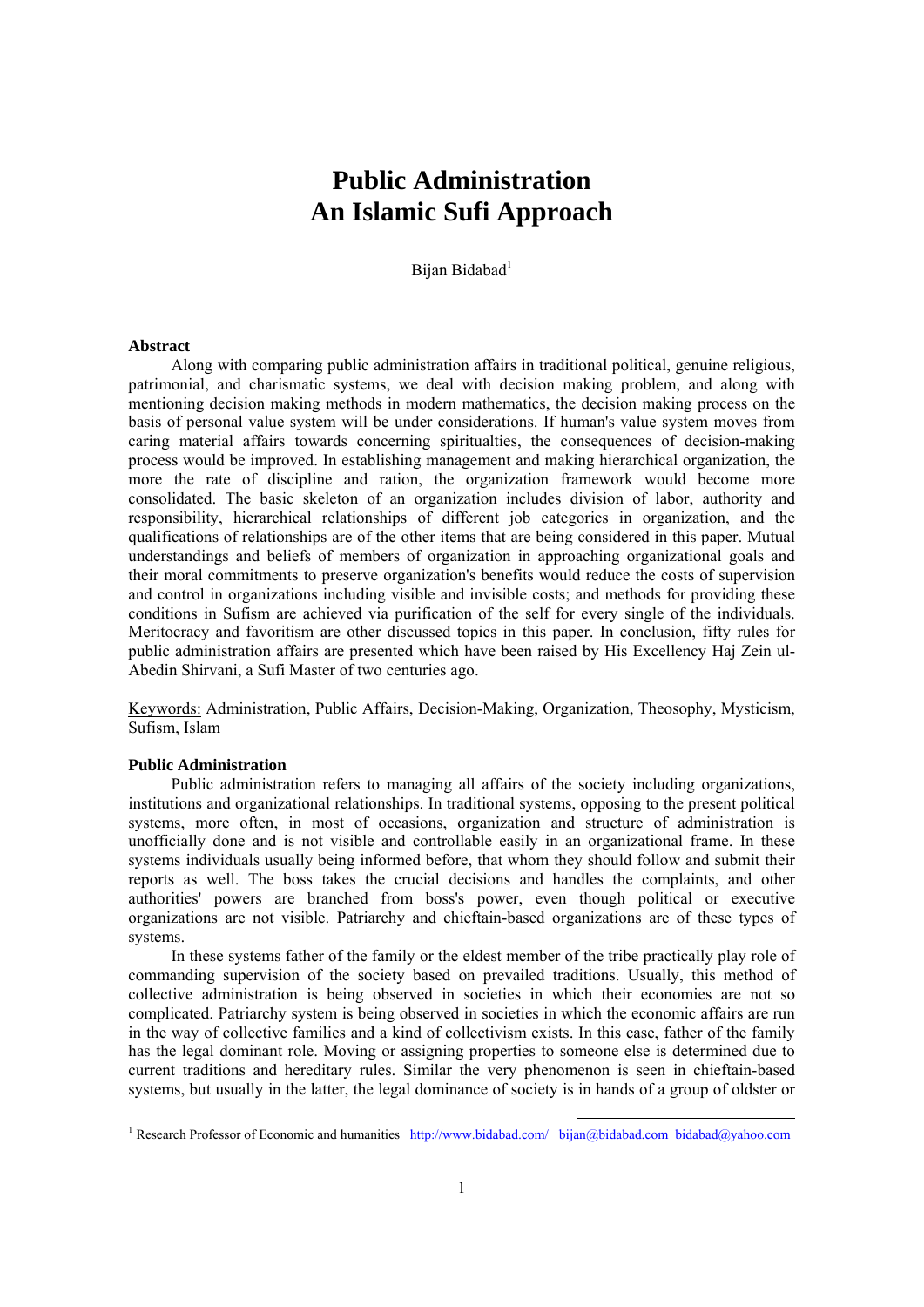elders of the society.

Historical survey about a few genuine and truthful religious governments during the humankind history shows that these governments resemble to patriarchy systems not even the chieftain-based ones. In historical surveys about governments belonging to David (AS), Solomon (AS), Joseph (AS), Moses (AS), Muhammad (PBUH), and the four years governance of Ali (AS), which are genuine religious governments, we observe that administrating the society resembles more to the patriarchal types. This characteristic has not been observed in all other religious systems, which have been pseudo-religious governments. Submitting to the chieftain in these systems has been because of religious or charismatic position of the preceptor. In these systems, religious manners of actions, or in other words, religious ordains restrict the leader's activities strictly, because religious ordains are as the bases of legal commands. This point actually, differentiates these systems from patrimonial (hereditary) ones, in which, government system is private and personal era of the leader, and administrative staff organization would be formed based on the leader's personal and private viewpoints. In these types of governments, when leader's domination becomes absolute, Sultanisam government type is observed. In this case, members of the society are the ruler's citizens and peasants. If Sultan, in these systems, is merciful, just and fair, relative justice will be seen in the society. But history of patrimonial and Sultanism governments proves that these governments would go towards authoritarianism, and would use their authority unilaterally. Max Weber<sup>2</sup> defines specific characteristics for these systems saying that these systems have special flexibility and knows the patrimonial systems based on total centralized economic relationships. These systems have been seen more in East.

In Max Weber's opinion, administration organization includes slaves, soldiers formed by slaves, hirelings, those who were forced to immigrate and private group of soldiers from leader's citizens. The framework of this system of administration is more commensurate to autocratic relations from top to low. Weber differentiates the cited systems from the charismatic ones in which, leader's domination is legitimate, and he knows the religious governments are of the latter type. Charisma means divine grace or Godly power bestowed to someone. This word is of the words that were used in religious books in beginning of Christianity era, and Weber used this old term for defining charismatic governments. He believes that after deaths of the leader, these governments continuously fall in theoretical confusion and routineness of their leaders' messages; and deviate in governing administrative affairs. He believes that, after death of leader, usually, administration system collapses and new system and values are settled. This theory has been approved within different genuine religious governments, which were also charismatic. For example, "*Saqife Bani Sa'ede*" and counseling-based voting after death of Gracious Messenger (PBUH), and Omayyad government, after martyrdom of Ali (AS), and after the severe conflicts against Isa (AS)'s followers after His Holiness ascending, and similar governmental changes, all and all indicate above characteristic which the charismatic governments are usually affected by. In the example of death of Gracious Messenger (PBUH), His Excellency testaments, in *Qdir-eKhom*, and about Ali (AS)'s guardianship and caliphate, was totally accepted by all Muslims, even the Sunnis, and the books of "*Kotob-e-Arba'e*" of the Shiite and "*Sahaah-e-Sette*" of the Sunnis are indications to this proposition. But Muslims' inattention to the subject of Ali's (AS) guardianship and caliphate, was in a way that His Holiness said:<sup>3</sup> after death of the Messenger of God, all become apostates except three or five or seven people. This means that near to all Muslims forgot their leader's advice.

This phenomenon is of the considerable points of charismatic systems, that if it is not noticed, at the time of leader's death, because of the followers' spiritual agitations and their sentimental instability, those cunning who love governing deviate the righteous and legitimate governmental

- بحارالأنوار ج: 22 ص: ،352 .80<sup>٣</sup>

<sup>2</sup> Max Weber (1915), The religion of China: Confucianism and Taoism, Free Press paperback, 1968, University of Virginia. http://archive.org/details/thereligionsofch00legguoft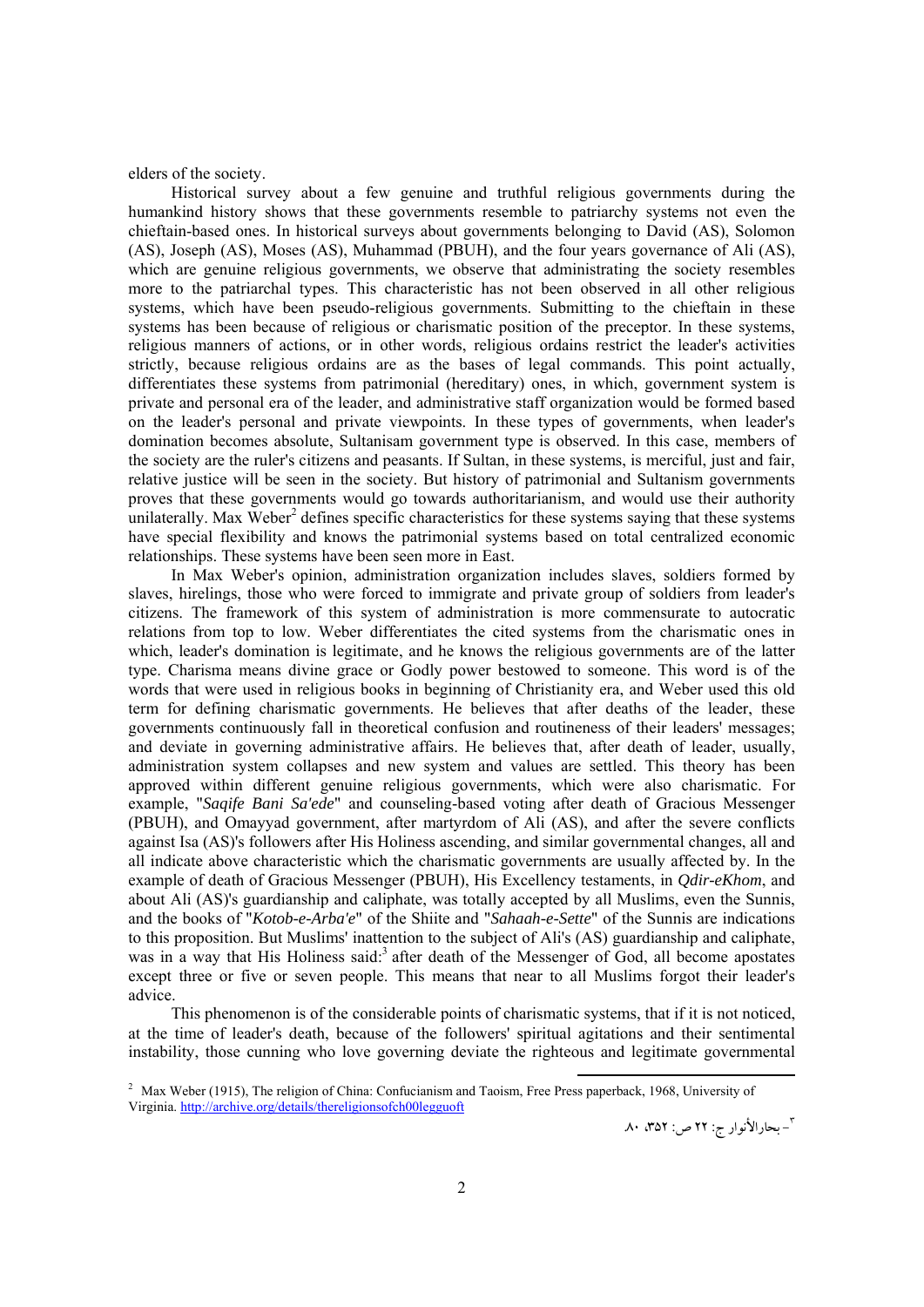processes towards their own benefits. Usually, administrating organization and the upper management class, below the leadership position, are capable enough to make deviation, but the ordinary people and usual followers are not able to make such.

Making decision is one of distinctive phenomena in various aspects of humans' behaviors. In other words, by choosing a solution, among different choices, humans, in every moment, traverse decision-making process. Every decision maker; due to his own flair, mental judgment and value system, prioritize all phenomena within a system of thinking, and every time, concerning the available resources, capabilities and feasible solutions in a considerable regular period of time, chooses that solution which provides more benefits or satisfaction concerning his value system. On this basis, individual's value system is the most important phenomenon for making decisions. If individual's information about various solutions were increased, it certainly affects his decisionmaking process. From mathematical point of view, this behavior is well assessable and analyzable in mathematical programming. This literature about this topic is very common and the mathematical methods for expressing the problems related to it is so progressed and we do not touch them here; but, it is just mentioned as a whole that in decision-making process, every decision-maker has an objective function which based on his value system, and is a function of his considered variables. By choosing a combination of amount of existing variables in this function, he tries to achieve the higher numerical amount of his objective function; but, regarding restrictions in decision-making environment, in practice, any amount or combination of variables is not possible to be achieved. In other words, objective function can be optimized just in feasible solutions domain. Mathematically, objective function conforms of decision variables vector, and restrictions are vectors of functions of decision variables, which are in forms of equations or inequations that define feasible region. In this mathematical problem, the individual, practically, finds the amounts of decision variables by maximizing objective function subject to restrictions. If this process includes time too, the above mathematical problem will be changed into a dynamic programming problem that has its own details in mathematical programming and operation research texts.

If the objective function is defined for an organization and the organization is faced with restrictions, this mathematical problem will provide method of decision-making. Whatever organization it is, such as political, administrational, social or economic, the above decision-making method, specifically in decision variables and form of objective function, will be in accordance to carnality selfishness of humankind, and benefit maximization sense of human always pushes decision maker to follow this approach. If human's criteria and value system be shifted from material approach to another side, the objective function would certainly be not as previous form, and, as well, decision variables would not be such as before. Therefore, the optimal solution would not be the previous optimum solution as before. Therefore, if human beings process of decisionmaking be changed, and our attention towards spiritualties be improved, certainly, structural changes would occur in our decision making method. For instance, instead of self-benefit maximization, we will seek to increase others' benefits, or at least, we will act in a way that others benefit from our decision positively. It means that; at least our decisions are made as win-win strategy. Less than that is that: we do not approve those bad thing for others as for ourselves, and prefer that good thing for others as we do for ourselves.

Management needs hierarchy and some people like Robert Michels<sup>4</sup> considers management and its subsequent hierarch, an organizational compulsory. And this compulsion forms the basis of organization and successful organization is which succeeds in compiling a transparent hierarchy, and everybody knows that in which level of the pyramid power concerning operational gamut, he is

<sup>4</sup> Robert Michels, (1911), Political Parties: A Sociological Study of the Oligarchical Tendencies of Modern Democracy. (German: Zur Soziologie des Parteiwesens in der modernen Demokratie; Untersuchungen über die oligarchischen Tendenzen des Gruppenlebens) Translated to English in (1915), This book first introduces the concept of iron law of oligarchy. http://etext.lib.virginia.edu/toc/modeng/public/MicPoli.html

Colin Barker (2001), Robert Michels and the "Cruel Game" Colin Barker et al. eds. Leadership and Social Movements, Manchester University Press, Manchester.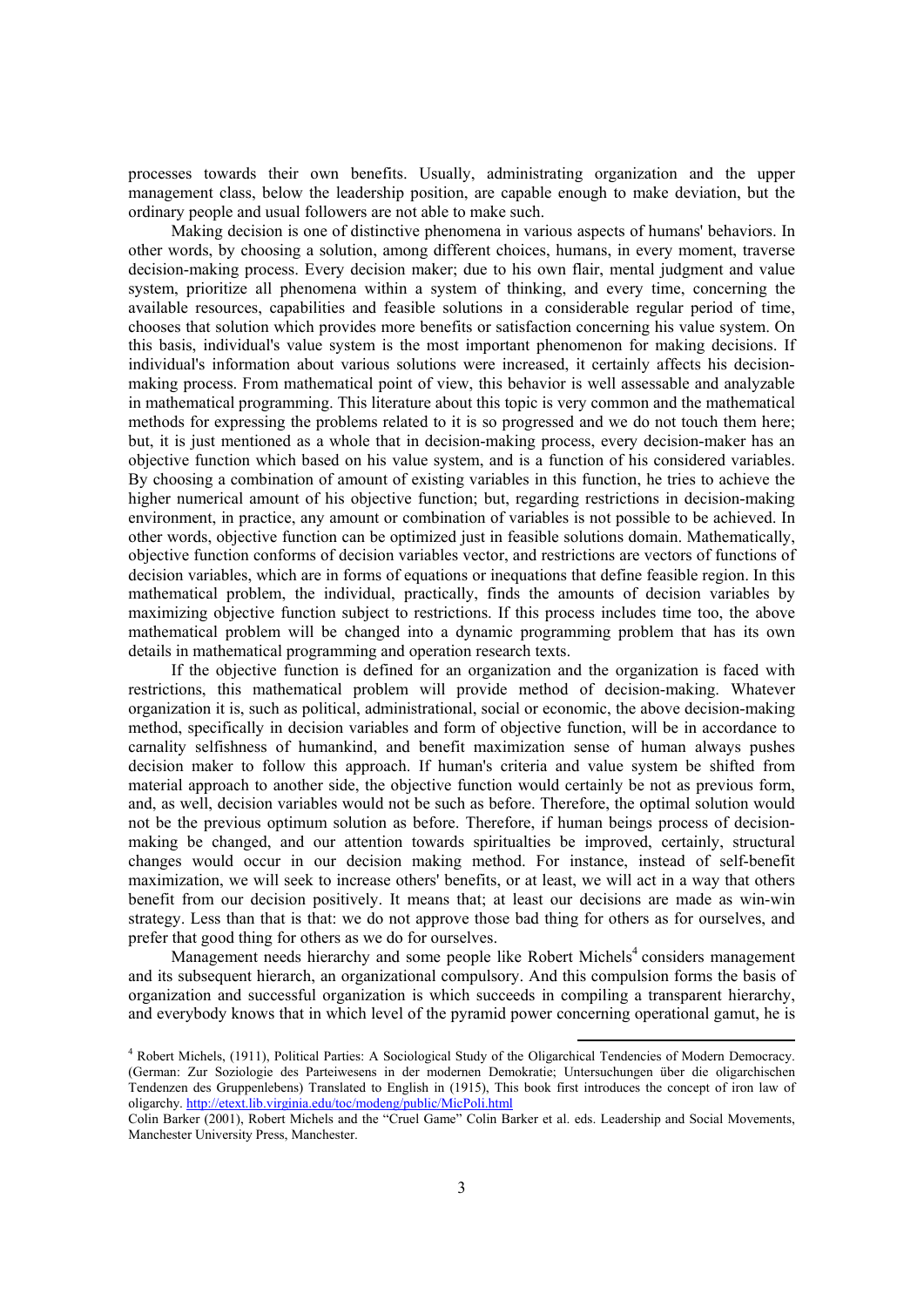standing and what his authorities, duties and responsibilities are. Hierarchy in an organization needs power pyramid that is, narrow top and wide base of this pyramid is in accordance to nature, because everything with high quality is less than the same thing with less quality, -even if in defining high and low, we should be cautious about etymology. But this phrase means that plenitudes and frequencies are always due to Probability Density Function; and Law of Large Numbers and Central Limit Theorem in statistics prove that probability distributions tends towards normal distribution which the latter has a bell shape and relative probability of high and low amounts are less than average amount. In another state, rooted from the very enjoyment distribution theories, including ownership of property, wealth, beauty, wisdom, accomplishment etc. have Log-Normal Distribution Function whose right tail is so narrow, and frequency of the high-owners in the society (statistical population) is very low, and the mass of low-owners is very high. These rules are approved observations, and tested by statistical analysis.

In Holy Quran, also, this subject has been defined, that says:<sup>5</sup> "And very few of my servants are grateful". The verse of "**Most people give not thanks**" and the verse of **The View of The View of Surely man is loss**" and the verse of "Most men know not" and repeat of the verses convey: "But most of them know not<sup>"<sup>9</sup>, "But most of them think not"<sup>10</sup>, "But most of them are ignorant"<sup>11</sup> are reasons for this</sup> subject.

Organization is humans' relationship in a specific framework. If this relationship is regular, logical and reasonable, then organizational establishment would be formed. And the more the quantum of regularity and reasonability, the more stronger would be the organizational framework. Specifically, an organization is a regular and reasonable relationship among individuals trying to achieve a specific goal. Manager of an organization is the one who tries to establish consolidation and cooperation among individuals for gaining a specified goal. Manager's responsibility is not limited to planning, controlling, leading, organizing and cooperation. Even though these items are of his main duties and responsibilities, but duties such as changing, representativeness, motivating, entrepreneurship, employing, budgeting and other similar tasks are of his duties. Definitions for these duties are discussed in details, in administration texts.

In addition to manager, organization needs bureaucracy, and bureaucracy subsequently needs division of labor. When division of labor occurs, hierarchy is established in organization. This hierarchy, in practice, involves positions owners in gaining benefits toward themselves. Robert Michels, based on his extensive surveys in this field, finds organizations full of bureaucratic corruption potent. His view, under the title of Ironic Oligarchy Law, emphasizes on this point that when leaders stand on top of organizations, they become beneficiary of their positions, and this can change preserving the benefits of the people that the leader previously belonged to them. In other words, when a manager from the mass of society reaches the top of the pyramid, at the new position, will not protect mass's benefits anymore, but will preserve the benefits of the leader class of the pyramid, which he himself newly is belonged. Pyramidal Structure of the power, in this direction, is of Michels's bureaucratic characteristics.

On this basis, Michels does not approve selective leader, and knows the charismatic leader suitable for administration of affairs and organization. Others have criticized Michels' theory. In stratarchy theory, pyramid structure is not an inevitable structure. Supporters of this idea have referred to structures of some political parties, which their dispersed leaders as well as dispersed powers have parallel classes or strata structure.

Anyhow, classless society theories, which were concerned in Utopias of some political and

 $\frac{5}{2}$  Surah: Saba Maraa: 12 <sup>5</sup> - Surah: Saba, Verse: 13.<br><sup>6</sup> - Surah: Vusaf, Verse: 38

<sup>&</sup>lt;sup>6</sup> - Surah: Yusof, Verse: 38.

 $7$  - Surah: Valasr, Verse: 2.

<sup>&</sup>lt;sup>8</sup> - Surah: Araf, Verse: 128; Surah: Saba, Verse: 28.

 $<sup>9</sup>$  - Surah: Yunis, Verse: 55.</sup>

 $10 -$  Surah: Hojorat, Verse: 4.<br> $11 -$  Surah: Anam, Verse 111.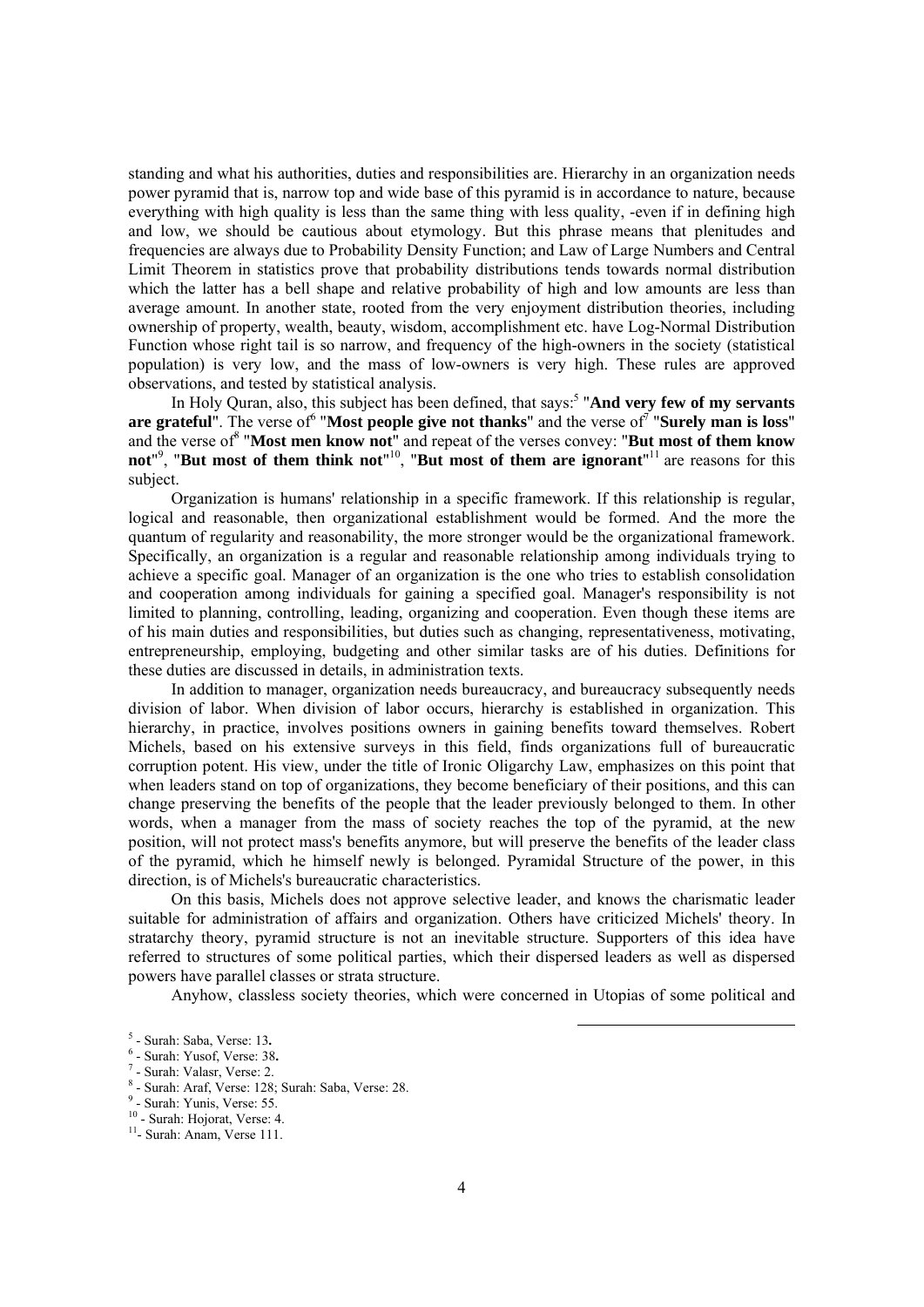social thinkers, were considered mostly theoretically, and in practice, differences of human beings, environments and objects, are always obeying probability distribution laws. In other words, because of existing more abundance and frequency of statistical attributes in average of their domains, imposing equalization enforces inequalities to organizational structures. Experiences of socialist countries and communes, as well as communists' theories had not been successful in omitting individuals' differences. Because differentiation is due to natural fatalism and differentiation is the root of categorization based on probability distribution law in statistics.

Large organizations are those in which the commands and orders of the pyramid summit are transferred to lower classes hierarchically. Great organizations, in order to act their organizational duties, leader should be able to influence on others' behaviors. Material motivations usually provide such a power or capability of influences, but in charismatic systems, loving the leaders is the factor of penetrating in lower class peoples' behavior of pyramid.

These organizations form a system in pluralism framework. It means that those who are against each other are united to achieve a common goal. This pluralism, in large organizations, in form of a machine naming bureaucracy, changes inputs to output in framework of statute law. Max Weber, for the ideal type of bureaucracy, presents some characteristics that its generalities have been accepted by administration scholars.

Basic skeleton of an organization includes division of labor, authority, responsibility and communication of various job categories. The state of communications including unilateral or bilateral, depends on the nature of organization as well as major and minor goals, and subsequently, major and minor activities. Set of benefits, which are given to an individual for carrying his duties, is called organizational authority. Theoretically, in an organization, relationships are being defined impersonal, and everyone should carry out all the duties assigned to him. Every unit within bigger organizations receives orders from its upper units. Basically, hiring individuals should be based on his competency and qualification in carrying out his assigned duties. Preserving information and documents, within the organization, standardizing the personnel's volume of tasks, etc. are of other major characteristics of organizations. The concluding results of these characteristics in every organization are sets of regulations that the members obey them. Some authorities are given to any individual and the individual himself is obliged to obey the issued orders of the upper level authority within the limits of organizational orders. Every individual is obliged to obey the regulations, whenever he is a member of it, and obeying orders is not for the sake of the person who has authority, but, is because of the order that issued by the authority who has assigned him. Every member of an organization is bound to carry out the orders given to him within organizational framework, and they are deserved to be compensated in response to this obedience. From the other side, agents of the organization should not use the sources, equipment and properties of organization in relation to their own benefits, and in this regard and concerning well doing of their assigned duties should be supervised and controlled and uniform punishment systems administrates their behaviors.

To let the big organizations to be able to act appropriately in the framework of presented items there are lots of debates. Robert Michels, principally, knows the leaders of the organizations as autonomous because of their monopoly duties. And when the leader of organization becomes self-centered, the benefits of the summit leaders would be considered as the main goals of organization. Harold Laski knows that the expansion of organizations concerning preserved history of affairs bounds to dullness, and from the other hand, meritocracy and employment based on meritocracy cause to increase income differentiation among in individuals in the society. Hegel defines bureaucracy as a bridge between governments and nation, and this bridge is considered as tool of exploitation in capitalist systems as Karl Marx believes. Warren G. Bennis knows the evolution of big organizations in existence of unofficial organizations. Unofficial organization is formed of undisciplined relationships among the personnel of an organization. Presented reasons in this regard are that; there are emotional relations among individuals in an organization, and from the other hand, basically, power should be equal to authority, but power centers cannot easily enforce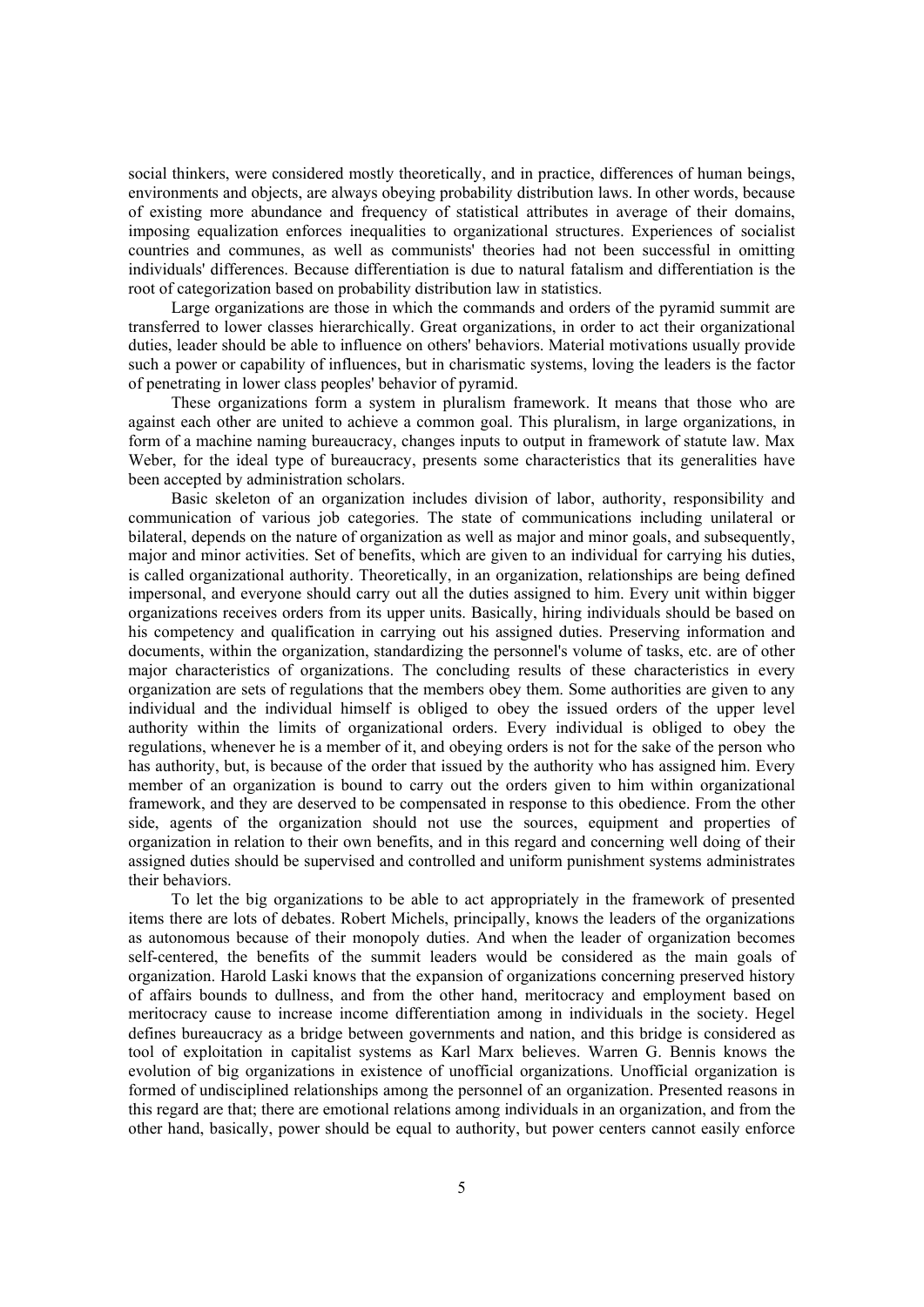power, but their subdivision units are their power enforcement arms. Moreover, organizational disagreements in unofficial organizations are less. Even though, disagreements and different views can end to organizational improvements. Anyway, settling authority on the basis of skillfulness, and not on the basis of position, and providing bilateral relationship environment regardless of power and authority in organization, carrying out the tasks on the basis of inner satisfaction and not by force and pressure, and providing an environment to let personnel's emotions be directed toward the organization's goals, and using the differences and organizational disagreements and different opinions for improvement of organization are all of important factors to increase efficiency and productivity of organization.

Transformation and changes in organization means to update the organization. Organizational transformation is to prolong its life, and for fulfillment of peoples' satisfactions, and to aim to increase efficiency, productivity and benefits of the organization. Transformation of social, political and economic organizations all end to benefits for society, and from this view, it is a desirable phenomenon.

Basically, for making changes in organizations, various factors and processes should be revised and planed, so that, organizations can be changed and improved practically in their transformation stages. The most basic factor in this process is existence of improvements and changes in people as members of organization that itself can be the root of next changes in other processes of organization. Therefore, if a method be adopted to change human beings so that they be changed inwardly, that they find power of more changes through increase of thinking; certainly, process of change would be established in the organization dynamically. In this direction, orders of Islamic mysticism are totally in accordance to this subject, because, in Sufism, people are called to think, and "calling to think" basically means to increase the thinking power, creativity, comprehension and perception; and these items are foundations and principles of making changes in individual that may be resulted to changes in organizations.

In addition to the above subjects, the problem that is not usually being considered in organizational analyses is the positive attitudes, beliefs and moral commitments of the members of organization in gaining organization's goal and preserving its benefits. The costs of supervising and control in organizations, including visible and invisible costs impose heavy money load to organizations. In other words, organizations bear many costs for monitoring their personnel's performances directly and indirectly; and the less the organizational commitment and morality of personnel are, the necessity for increase of these costs will be more. Islamic viewpoint, in this regard, is seen in the Excellency Amir (A.S)'s letter addressing to Malik Ashtar: "You are superior to them, and the Owner of Decree is superior to you, and God the Almighty is superior to the one who has appointed you as the ruler. Their affairs have been left to you by Him, and you have been examined by them. Never stand in the position of opposing against God the Almighty that you are not able to bear His punishment".

Robert Michel's opinion about autonomy of head of power pyramid is basically a confirmed theory. That is to say, that, managers of organizations are usually are deviating to gain their individual or group benefits. In other words; in ordinary organizations, maximizing the benefits of organization is not their main goal, but is their secondary objective, and usually, the major goal of the organization is falsely bending towards maximizing the benefits of the board of managers or rulers. Although this topic has not recently been presented in management, but it has been newly expressed by Adrian Cadbury in 1990s and has been set in the agenda of organizations, especially in financial organizations. This subject, under the title of Corporate Governance, has affected Corporate Management during recent years. The goal, in this method, is to invent those strategies that can set the organization, in some ways, under the control and revising, in order to maximize the benefits of the organization and stackholders as a whole, not the management board's benefits. This topic is generalized into public administration affairs by inventing new supervisory strategies on ruling methods of governmental units ending to controlling the government. Even though this topic is new, but it seems that, in future, it will provide serious developments in managing big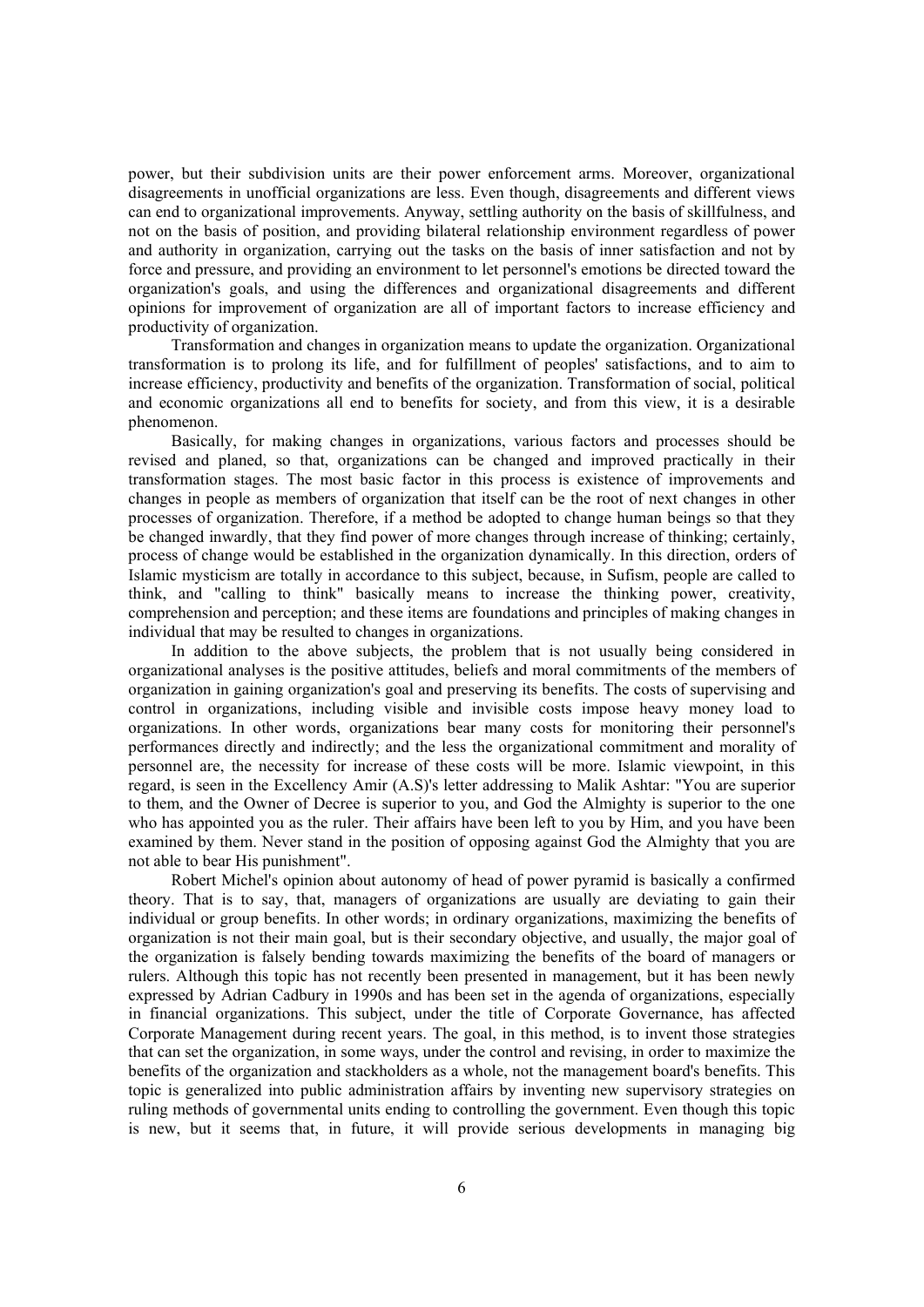governmental organizations.

Holy Quran says:12 "**The abode of the Hereafter, We assign it to those who have no desire to exalt themselves in the earth or to make mischief. And the good end is for those who keep their duty**". Exaltation and supremacy is considered as tool of dominating over the others, and basically, domination over the others, in most cases, is for benefiting materially, except for lightened pious. It has been narrated<sup>13</sup> that: "domination is, in fact, opposing against God, and therefore, that the opponent against Him, will not be allowed to enter His house. Therefore, it is addressed to the Excellency Messenger (PBUH) himself that:14 "**So remind. You are only one to remind. You are not a warder over them**". In this regard, the Holy Quran brings Pharaoh as an example:15 "**So he incited his people to levity till they obeyed him**".

Another method for correcting this deficiency is the based-on-ethics systems; that is, those systems in which people are committed to do their duties. In these systems, personnel and managers, based on their beliefs, try to maximize the organization's benefits, and not their own benefits. Therefore, this discussion returns to this point that all the organization's members should be righteous, till the organization functions well. That means; in addition to having proficiency and eligibility, the members of organization possess some levels of moral perfections, in a way, that the members of the organization would be placed in a position of fairness and act fairly in response to the salaries they get, and maximize the rights of organization instead of themselves.

This attitude is being considered in Sufism, because in Sufism correcting and purifying individual selves are under consideration. In contrast to Sharia commands, which are issued for all people of the society, purification of self needs individual nurture and being under training of a sage. That is, the sage steers his individual pilgrims with especial educational methods and takes them to salvation. This topic is of a great debate in the field of Sufism pedagogy, and needs a separate book to explain.

Of the reasons upon which the organizations are not satisfied to accept decentralization, including political, administrational and organizational, is lack of confidence to the members of the organization. Because, the more scattered the decision-making centers in organization, the harder will be the well supervisory over organization's function; and decisions of various levels of organization, can be deviated from achieving the goal of organization's benefits. Usually, the degree and the quality of activities, and process of maturity and evolution of organization, as well as their political and economic processes, manager and his management philosophy, optimism and pessimism, and type of manager's duties, and skills of the members are all effective in process of decentralization. But the major principle in low propensity to decentralization is the cited problem of multiplicity of decision-making authorities, and impossibility or being not easy supervising on the functions of scattered decision makers in organization, that can result in deviation of the main stream of the organization affairs. If we consider proficiencies and decision-making and management arrangements as necessary condition for decentralization, moral commitments of the members of organization will be sufficient condition for fulfillment of decentralization. Therefore, expansion of decentralization would be fulfilled by eradicating the shortage; that is establishment of ethical and moral commitment. This means that if members of organization were ethically and religiously committed to their responsibilities, sufficient condition for fulfillment of decentralization would be established. This characteristic, within the systems based on mystical ethics would be achievable. That is because the people, at least, by some certain levels of selfpurity, have achieved to some conscious awareness, and conscious awareness is a backbone for inner-supervisory establishment for members of an organization.

These points are presented in Islam with special aspects and some major items in this regard

 $12$  - Surah: Oasas, Verse 83.

<sup>-</sup> بيان السعاده في مقامات العباده، جلد11 ترجمه، صفحه .217 <sup>١٣</sup>

<sup>&</sup>lt;sup>14</sup> - Surah: Qashiyah, Verses: 21-22.<br><sup>15</sup> - Surah: Zokhrof, Verse: 54.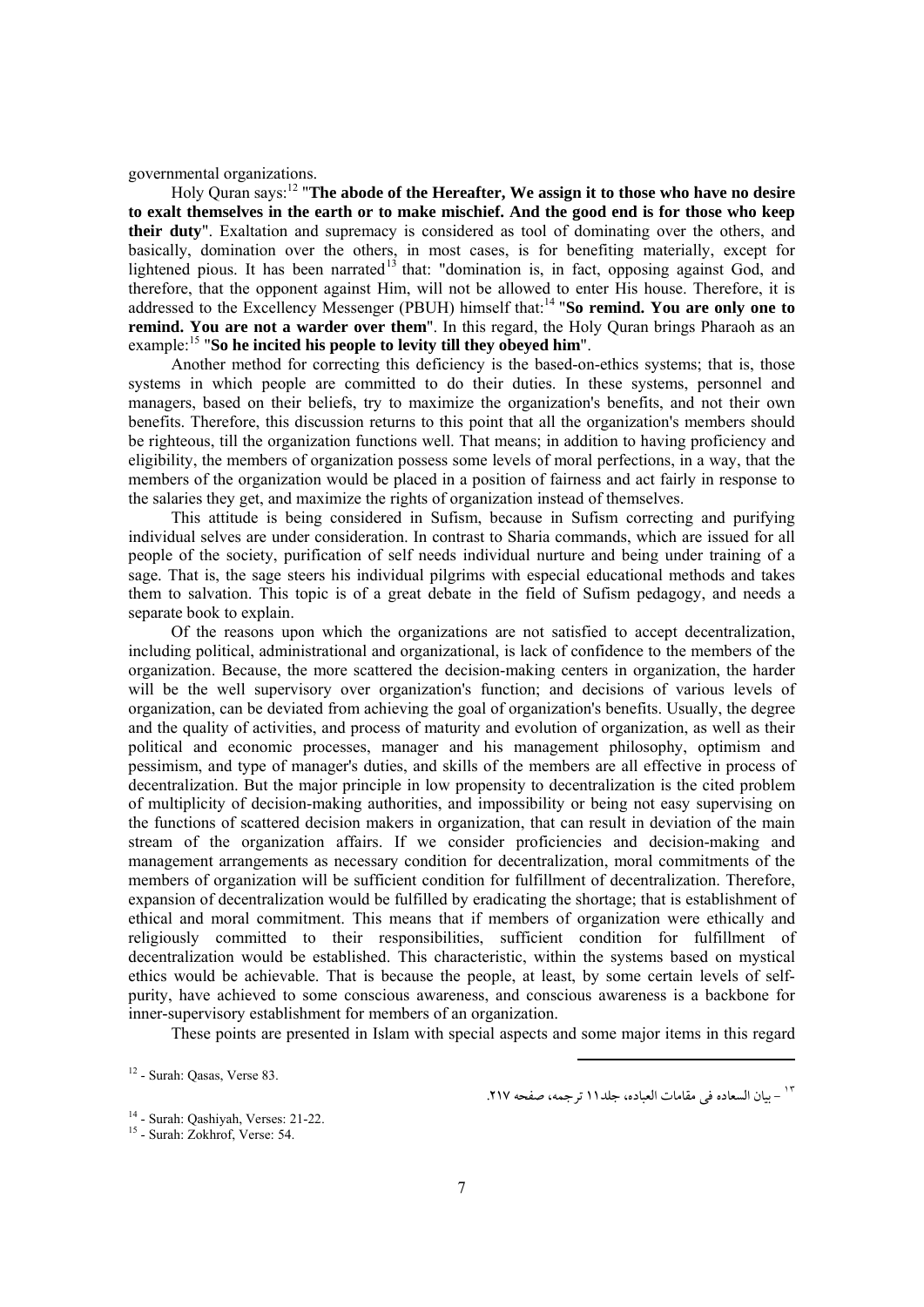are as follows:

1- Properties and belongings of organization do not belong to certain people, and people are not lawful for personal usages.

This subject is being discussed in religious jurisprudence, under the title of "expropriation" (*Qasb*). The following stories show the function of Islamic governor.

The story of Ali (AS) about his meeting with Talhe and Zobair, and turning off the oil lamp which had been filled by public treasury oil, and turning on the other lamp which was filled by His own oil, is a prominent example for this subject. The detail of this story is that; one night, Talhe and Zobair went to meet Ali (AS) to have a talk. His Excellency was busy with calculation under the light of an oil lamp. He ordered to put off the lamp and to bring another one. Zobair asked about the reason. His Excellency said: I was busy in calculation of the accounts of public treasury by the lamp belonged to public, and when you entered, I started the subject not belonging to people, and I did not want to use the lamp belonging to public treasury in other affair! Zobair said to Talhe: no one can bear such a justice. In that time, when His Excellency while dividing the public treasury, gave to Zobar and his servant equal shares! Zobair said: He is my servant! His Excellency replied: This is justice, and Hashemi's (aristocrats) shares and black servants from the public treasury are equal.

His Excellency writes in a letter addressing to *Ashath ibn Qais* who was in charge of Azerbaiian:<sup>16</sup> "Certainly your assignment is not a morsel for you, but is a trust round your neck, and you are charged with the protection (of the people) on behalf of your superior. It is not for you to be oppressive towards the peasants, nor to risk yourself without command. You have the funds in your hands, which are the properties of Almighty Allah, and you hold it in charge till you pass it on to me. Wish, I will not be worst rulers for you. Va'Salam ".

It has been written that:  $17$  "When His brother Aqeel (who was blind) requested His Excellency Ali (AS) to give him one more added bushel of wheat, to ease his life, he approached a searing heat iron to him, so that Aqeel moaned. Then Ali (AS) said: you cannot bear the heat of this hot iron piece, and want to place me with the exposure of the hell fire"? He says in Nahj-ol-Balagah:<sup>18</sup> "Swear to Allah, I prefer to pass a night in wakefulness on the camel thorns or be driven in ironic chains as prisoner, than meet Allah and His Messenger on the Day of Judgment as an oppressor over any person or a usurper an underserved property. And how can I oppress anyone for the sake of my self that is fast moving towards destruction and is to remain under the earth for a long time. Swear to Allah, I certainly saw Aqeel fallen in destitution, and he asked me a bushel out of your share of wheat, and I also saw his children with disheveled hairs and dusty countenances due to starvation, as though their faces had been blackened by indigo. He came to me several times and repeated his request to me again and again. I heard him, and he thought I would sell my faith to him and followed him and left my own way. Then I heated a piece of iron and took it near his body so he cried as a person in protracted ill cries with pain and he was about to get burnt with its branding. Then I said him: moaning women may moan for you, o! Aqeel. Do you cry on account of this heated iron which has been made by a man for fun, while you are driving me towards the fire which Allah, the Powerful, has prepared for (a manifestation of) His wrath? Should you cry from pain, but I not cry from the flames?" In a stranger incident, a man came to us in the night with a closed flask full of sweet pasted with oil and sugar. I disliked it as though it was the saliva of a serpent of its vomit. I asked him whether it is a reward or *zakat* (poor due) or charity for the sake of Allah? And these are forbidden to us members of the Prophet's family. He said it was neither this nor that but a present. Then I said: childless your mother may weep for you. Have you come to

<sup>.&</sup>lt;br><sup>١٦</sup> –نهج البلاغه، ترجمه شهيدي، نامهٔ ۵ صفحه ٢٧۴.

<sup>.&</sup>lt;br><sup>١٧ \_</sup> عبدالحسين اميني، كتاب الغدير، جلد16.

<sup>.&</sup>lt;br>^` –نهج|لبلاغه، خطبه ۲۲۴، صفحه ۲۵۹.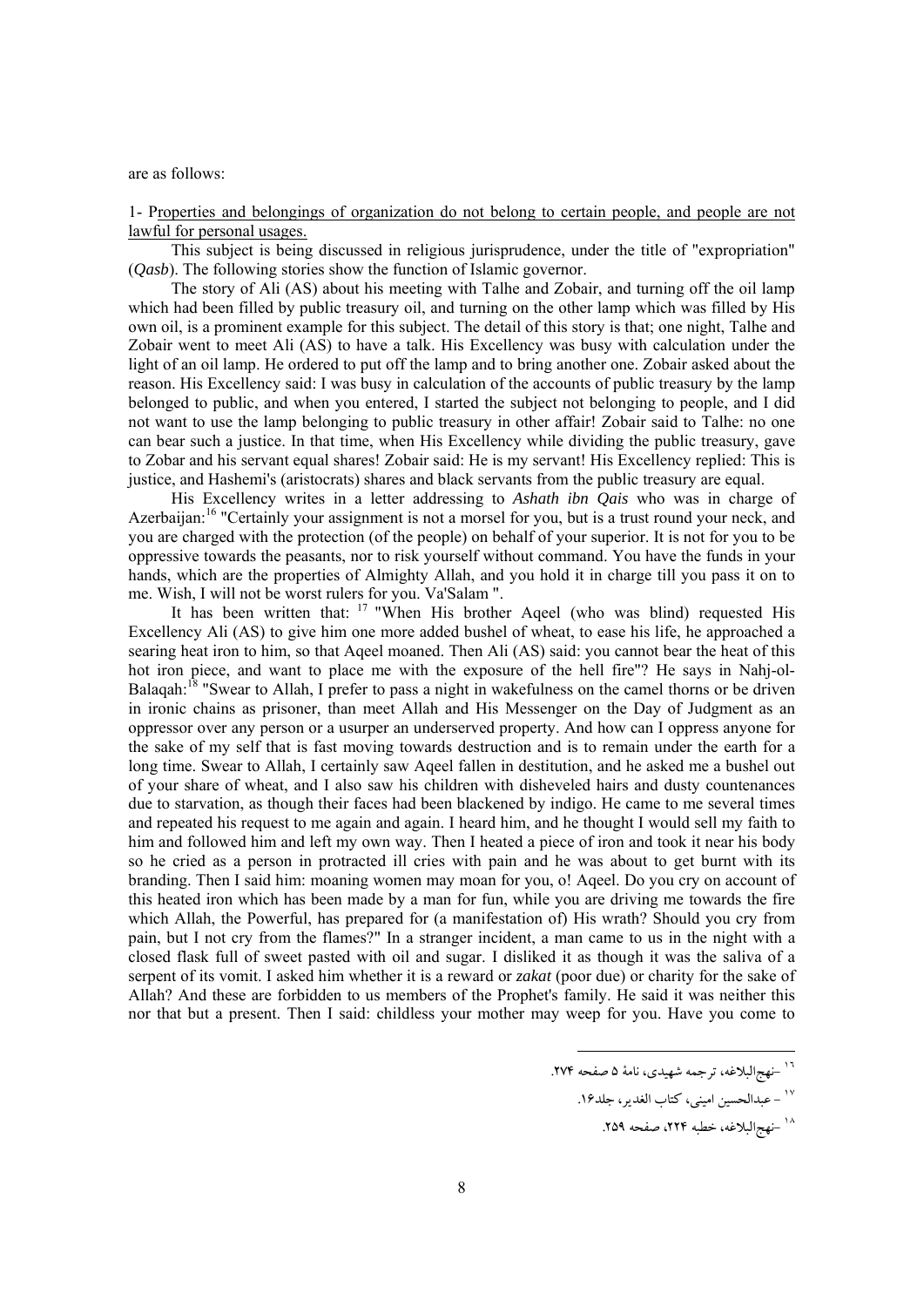deviate me from the religion of Allah, or are you mad, or have you been overpowered by demon, or are you speaking without senses? Swear to Allah, even if I am given all the seven lands of the earth with all that exists under their skies in order that I may disobey Allah to the extent of snatching one grain of barely from an ant, I will not do that. For me your world is lighter than the leaf in the mouth of a locust that is chewing it. What has Ali to do with bounties that will pass away and pleasures that will not last? We do seek protection of Allah from the slip of wisdom and the evils of mistakes, and from Him we seek succor".

It is narrated:19 "Once I met Ali Ibn Abitaleb (AS), the General Rule of the Islamic countries, in Khoornaq Palace (the famous palace of Hayrah Kings). It was winter. I saw that the Holiness had worn used cloth while he was shivering of cool. I said respectfully: O! Amir al-Mo'menin! God has considered for you and your family, just like others, a share from this property. Why do you treat so with yourself? He said: "I put no burden on your shoulders from the government treasury, and I have brought this used wrap with me from Medina."

It is narrated:20 "Qanbar who was Ali's servant, said him: I have hided something for you, and took his Excellency to his home. There was a large sack full of silver and gold utensils. He said: I saw that you divide all the things and do not leave anything for yourself, I reserved these for you. His Excellency said: I would rather like that you entered a huge fire to my house. Then he cut all of them by sword and divided them among people.

# 2- Personnel of organization regarding properties, assets and benefits of the organization within their own operational domain are responsible.

That is they should not commit any negligence, failure or fault which cause injuries to the benefits of organization. In jurisprudence, this subject is known as the topic of guarantee or ataraxy (*Ziman*). Ataraxy or guarantee is a financial commitment, which is proved to be an individual's obligation. Guarantee is itself a contract, which needs guarantor's requirement, in any speech that it is understandable, even if this understanding is not perceived through the clearance of the words even in symmetry. Therefore, the personnel of organization are standing in position of guarantor about all the wealth of organization including tangible and intangible assets.

All properties, wealth and assets of organization will be provided to the director as a trust, and while considering the trusteeship, he should return them to the owner. While defining the specifications of the believers, Holy Quran says:<sup>21</sup> "And those who are keepers of their trust and **covenant**". Also it is said:<sup>22</sup> "Surely Allah commands you to make over trusts to those worthy **of them**".

# 3- Personnel of organization have no rights to seek rent or special gain from organization' advantages.

This subject is discussed under the topic of "*Qataye*" (land granting) in jurisprudence. Always, in different governments, especially those that are not established and progressed on meritocracy bases, the assignee of the positions and posts, by exerting their authorities, bestow special privileges to their favorite persons which is called rent-seeking. Rent-seeking is not a new phenomenon and in every period of time, has been observed in various shapes. In early Islamic period, the lands and properties which were given to special people as privilege by rulers to use their benefits after reclamation, were called "*Qitaa'*" (piece of land). This action is also regarded obnoxious and undesirable in Islam. It is narrated by Imam Ja'far Saadeq (AS) that; when our

$$
``- مارونبن عنتره از پدرش. ابن اثیر، الکامل فیالتاریخ، جلد ۲، ص ۴۴۲۲ بن جوزی، تذکر ةالخواص، ص ۱۰۸ و اربلی، کشفالغمة
$$

جلد ۱، ص. ۲۳۰.

1

<sup>-</sup> محمدبن فضيل از هارون بن عنتره از زاذان نقل ميكند. ابوالسحاق ثقفي، الغارات، جلد ،1 ص.55 <sup>٢٠</sup>

 $21 -$  Surah: Momeoon, Verse: 8.<br> $22 -$  Surah: Nisa, Verse: 58.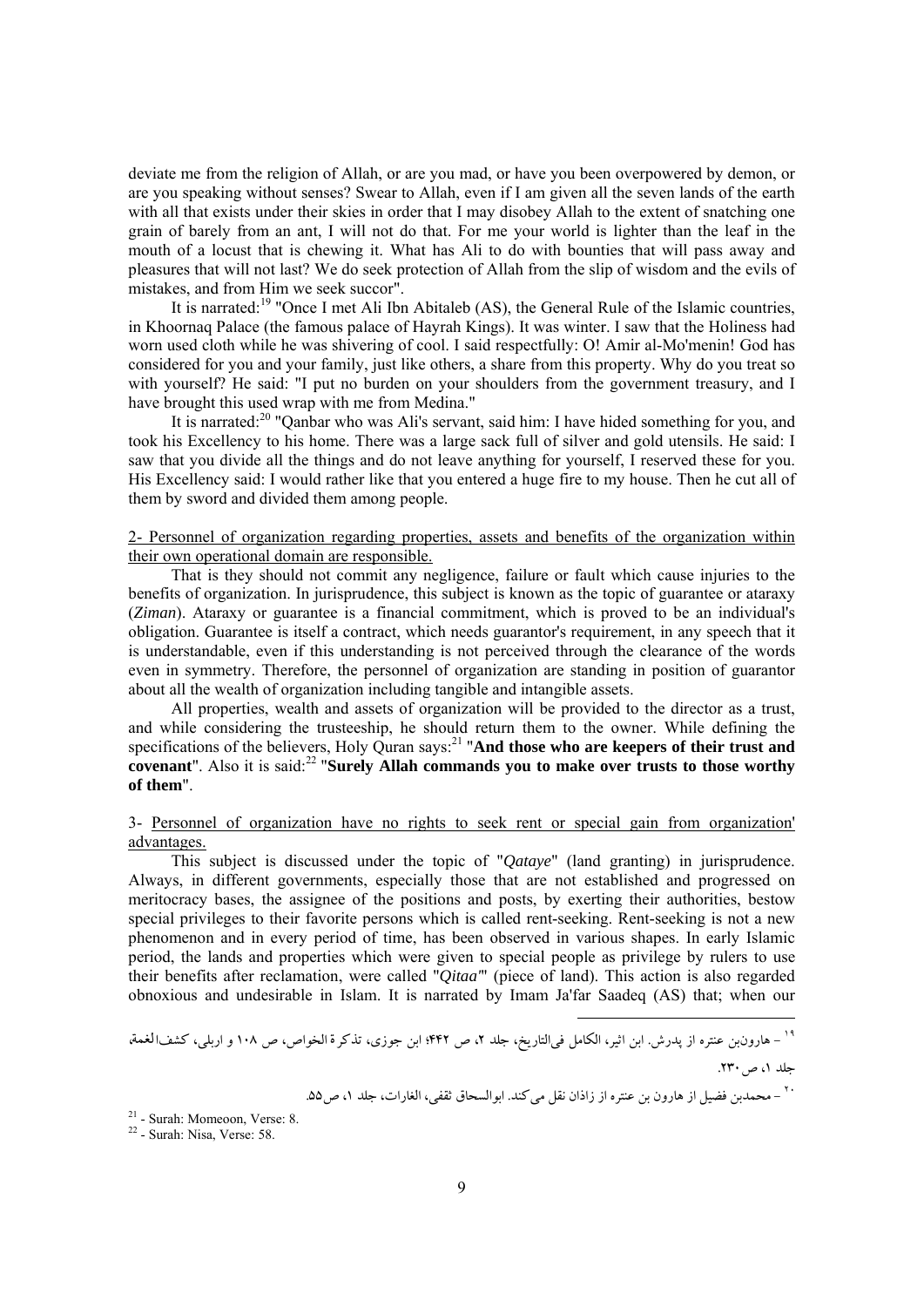Righteous Guardian resurrects, he will be annihilated *Qataye* and there will be no more privileged land renting.

Rent-seeking will result in inappropriate allocation of resources. Such that, some people will be able to reduce their markup cost of products due to rent, and this will cause that other producers acting legally cannot resist in market and they will broke. Land–renting in existing economies has wide spectrum. For instance, granting permission for import of goods to specific individuals or groups, implementing economic discriminations towards specific individuals or groups, granting various facilities and privileges to sectors or institutions related to government, allocation of money resources or foreign exchange with special privileges to individuals or institutions by government, and generally, any kind of discriminations that cause some groups benefit from special privileges or rents in comparison with the other groups, will be instances of land-renting; and Islamic government is not allowed to do it.

Authorities due to governance come into account economically just like properties belonging to treasury. As His Excellency Amir (AS) says:23"*Al-mal-o-hesab*" that means: owning properties is subject to account, and is subject to accounting (auditing) and is subject to considering legal and illegal in accountancy. And His Excellency says: <sup>24</sup>In its legal (*Halal*) (property/yield), there exists accountancy (auditing), and in its illegal (*Haram*) exists punishment. His Excellency, in the first day after sitting on worldly authority position, said: <sup>25</sup> Whatever you have taken out from treasury as a privilege, will be taken back to treasury, even if it has been entered to your wives' dowries. Ibn Abi-al-Hadid narrates that; <sup>26</sup> from the very beginning day, Ali (AS) ordered that all the things belonging to treasury, even Othman's sword and armor, be taken back to treasury. And in the story about Omma-Kolthum, His Excellency's daughter, who had loaned an adornment from treasury, His Excellency punished the treasurer. All these examples are reasons to prove that giving permissions for rent-seeking and privileges to special individuals and those who are related to the rule and rulers, are not allowed in Islam.

4- Personnel of organization are duty-bound to save their energy for performing their responsibilities within organization, even if their praying activities are near to be disturbed, priority is to respect the employer's right.

It is mentioned in the book of "Religious crictics to Human Right Declaration": "The holy Islam is so exact in legal (*Halal*) and illegal (*Haram*) affairs that if, in dealings, someone uses shortweight, or takes more intentionally, so that the seller does not be aware of it, it is counted an illegal dealing and cheating activity, as mentioned in Holy Qur'an:27 "**Woe to those that deal in fraud**!" And in business, it has been said that: if someone is hired for one day, and during the day he does not do his duties so well, and be negligent or fail to do his job, his wages would be illegal (*Haram*) for him. And if the employer shortens his paying or pays him less than the agreed contract, he would be responsible and under his obligation (due). But in Islam, In spite of high virtues contributed to remaining awake during night for praying, and is considered as a very good quality for believers, but if a hired labor worker cannot do his duties as he ought to, because of getting tired of awakening in the dawns and praying to God, he should not wakeup nights for praying for the loss he cause to the employer; and from the other side, the wage he earns for one day is not lawful to him, and it is included in the subject of the Islamic law of "consumption of unlawful property". Also if taking the recommended fasting causes fatigue and tiresome and assuagement for him in his labor

۰<sup>۲۳ ـ</sup> عبدالواحد بن محمّد تميمي آمُدي، غرر الحكم و دررالكلم ، مركز البحث الاسلامي، جلد ١ ص ٢، حديث ٢٥۴.

<sup>-</sup> الكافي، ،۲ ،۴۵۹ باب محاسبة العمل .... ص: ،۴۵۳ **.**۲۳ <sup>٢٤</sup>

**<sup>ِ</sup>** - مستدركالوسائل، ،۱۳ ،۶۶ -۳ **باب أنه لا يحل ما يشترى بالمكاسب،** -۱۴۷۶۲ -۲ <sup>٢٥</sup> **َة ََلاغ ُ الْب ْج نـ . َه**

<sup>- 1. :</sup>Verse ,Motafefin :Surah 27 - ابن ابي الحديد، شرح Ĕجالبلاغه ، قاهره ، دارالاحياء العربيه ،۱۹۵۹ جلد ،۱ <sup>ص</sup> ،۲۷۰ -<sup>۱۵</sup> <sup>و</sup> منكلام له <sup>ع</sup> فيما رده على **.**... <sup>٢٦</sup>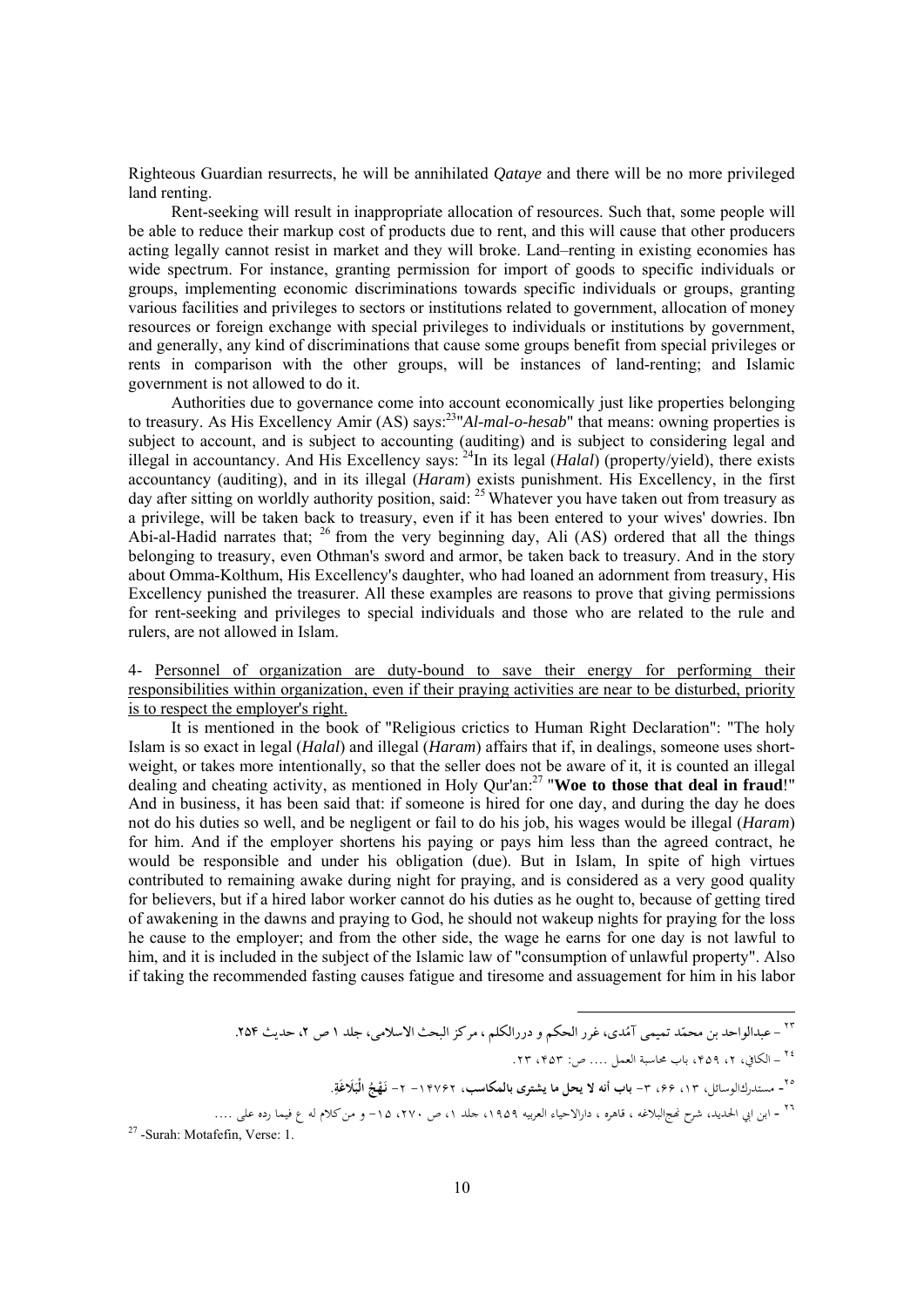work; thus the recommended fast is not lawful to him. And if the employer forces the employee to work more than usual, for instance, 9 hours instead of 8 hours in a day, but he is paid for 8 hours of work, it is injustice and oppression to the worker." And in another part of the same treatise, it is said: "And for the welfare of labor, it is not accepted in Islam to condition indemnification for damaging tools and similar instrument the worker has been given for work, unless it is proved that he had intentionally ruined them. And in contrast, there are conditions for the worker in which, the employee does not bear any loss, for example, it is ordered that if someone has hired a worker for a certain time, he is not allowed to be busy in other job during that time, and he should be at the service of the employer that hired him for that time; unless his occupation be out of that time. For example, if employer hired a worker for specific day time, labor is not allowed to do other job, but he can do other job through the night that is out of the contract; but that job or awakening during the night should not cause him tiresome or fatigue in the next day and prevent him to do his job well for employer completely. Even recommended night praying and remaining awake during the last third part of the night – as cited before – will be without recommendation requital, unless there has been mentioned no specific time for doing the hired job."

## 5- The personnel of organization, should do their duties best on the base of laws and regulations, due to Sharia laws and wisdom; and not do as his opinion.

When there is no law, the dictum should be due to wisdom and Sharia law. In Nahjol-Balaghe, when Ali (AS) was criticized for distributing the treasury equally, he said:  $^{28}$  "Do you command me that I winsome by oppressing those over them I have been placed? Swear to Allah, that I will not do so as long as the world goes on, and as long as one star leads another in the sky. Even if it were my property, I would have distributed it equally among them- as it is palmary - then why not when the property belongs to Allah. Beware certainly that giving the wealth to whom is not qualified is wastefulness and lavishness. It raises the rank of the doer in this world, but lowers his rank in the next world. It honors the doer in front of people, but disgraces him beside Allah. If a man gives his property to those whom have no right for it or do not deserve it, Allah deprives him of their gratefulness, and their love too would be for others. Then if he falls on a bad in a day, and needs their help, he would be the worst comrades and ignoble friend in their eyes."

## 6- Personnel of organization have no rights to rede in opposite to the Sharia laws.

Reclamation and rede that are in opposing to the Islamic Sharia and wisdom is indecent and banned, and Sharia laws are always superior to reclamation.

It has been narrated<sup>29</sup> that a group of Shiites referred to to Amir al-mo'menun  $(AS)$  and said: "If you send out these properties and distribute them among the heads, chiefs and riches, they will find superiority over us. When ruling affairs are regulated then act due to justice and equal distribution on peasants. His Excellency replied them: "Wow! Do you command me to come to victory by oppressing against Islam nation? No, I swear to God! While the soirees are narrating the story of the night, and till the stars are seen in the sky, such a thing will not be happened. I swear to Allah that if their properties belonged to me, I distributed them equally among them, what if those are their own properties."

#### 7- The personnel of organization have no rights to distinguish among clienteles.

That is all patrons are equal beside the personnel of organization and ignoring laws for friendly connections are forbidden for the personnel of organization.

<sup>.&</sup>lt;br><sup>۲۸</sup> – نهجالبلاغه، ترجمه شهيدى، صفحه ۱۲۴، خطبهٔ ۱۲۶.

<sup>&</sup>lt;sup>۲۹</sup> - روضه كافي از ابي مخنف ازدي.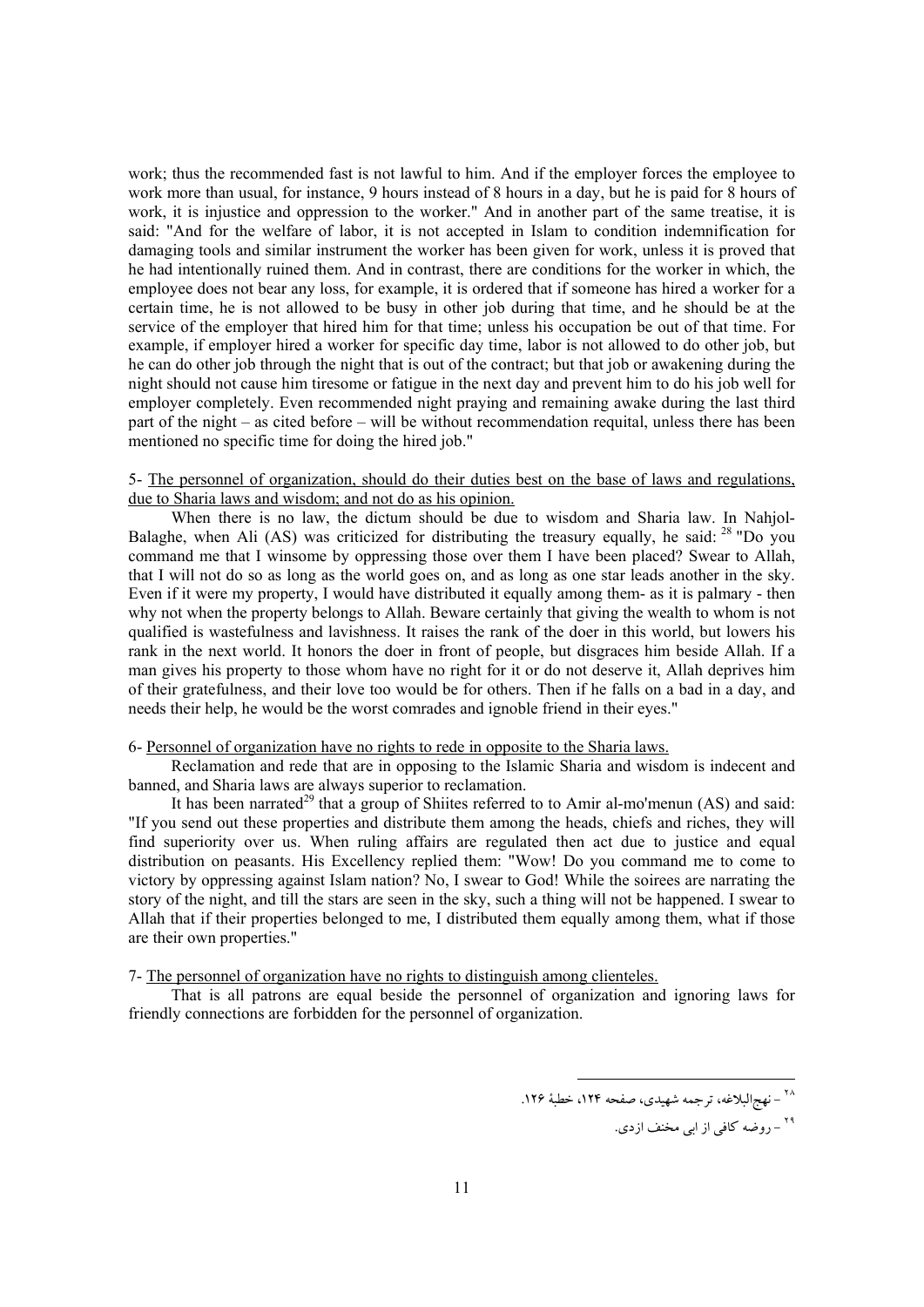It is narrated<sup>30</sup> concerning His Excellency Ali  $(AS)$  policy that he did not consider any superiority for his relatives than the other people .His sister, Umme Hani, Abu Talib's daughter, entered to him. His Excellency granted her twenty dirhams. Umme Hani asked her slave girl: "how much did Ali (AS) grant to you?" She replied "twenty dirhams". Umme Hani, then, went to His Excellency while she was being annoyed and protested against the equal division. His Excellency said "get back sister, we have not observed any distinctions for the Ismael's children, they are all Adam's children".

It has been narrated $31$  that, in the beginning of his formal caliphate, he said on rostrum: "o my friends, every single man of Mohajerin or Ansar or of the Prophet (PBUH)'s disciples, who believes has any distinction and superiority to the others, because of having conversations with the Prophet of Allah (PBUH), and think that surpassing in religion causes superiority over the others, he will get his reward for this superiority from Allah Almighty, tomorrow in the heaven. And whoever stands toward our Qiblah, the limits of Islam should be rendered on him. He deserves to benefit from Islam and the limits (punishment) would be rendered on all equally. You are all Allah's servants and Allah's properties would be divided among you equally. Then, Abdollah ibn abi rafi was commanded to distribute the government treasure among the people equally, and ordered to start from the Immigrants (Mohajerin). He added: call them and give every one of them three dinars from government treasure, and then give the same 3 dinars to the Supporters (Ansar) from government treasure. Then, pay the same amount to all present people from Arabs, non-Arabs, reds, negros and whites. Meanwhile, Sahl ibn Honaif stepped forward and said: o, prince of believers (Amir-al momenin), this servant of mine whom I freed him in the way of Allah yesterday, is paid three dinars from government treasure, and also to me, as his previous owner, the same amount of 3 dinar was paid. His Excellency said: This type of distribution is a command from Allah the Almighty and His Messenger (PBUH), and I found no superiorities in Ismael's children to Isaac's children." It has also been narrated<sup>32</sup> that Ali (AS) said: "O people! Adam, the father of humans, and the Eve did not brought into life slaves and slave girls, all people are free and noble. But some of you have been granted more blessings than others to be servants and obedient. So, everyone who has some history of bearing a suffering or acting a service in Islam should be patient and should not expect Allah to thank him. Know that if something exists in government treasure we will distribute it among both black and red races equally."

## 8- The superior manager is obliged to care about all payments including salaries and benefits for his subordinates.

Manager does not have the right to intervene and replace or interfere the compensation priorities of the salaries of subordinates.

It has been narrated that:  $33$  "A property was brought for Ali (AS) from Isfahan, and those days, the people of the Koofe were of the seventh<sup>34</sup>. The Excellency ordered to divide all the property into seven parts. Among it he saw a small piece of bread. He divided it into seven pieces too. Then he drew lots among the chiefs of the seventh, in order to point the first tribe deliverer and the second tribe deliverer and so on. And it has been written that:  $35$  when Ali (AS) was in position of caliph and ruling authority, Abdollah, requested him for money. He thought that Ali (AS) would

<sup>٣٢</sup> – عاصم بن كليب از پدرش. ابن عبدالبّر، الاستيعاب، جلد ٣، ص4٩؛ الغارات، جلد ١، ص ٥١، و الكامل في التاريخ، جلد ٣، ص ٣٩٩.

<sup>34</sup> - In Koofe, the "fourth" and "seventh" terms were used for those soldiers who went for Jihad in Azerbaijan and Qazvin borders after 4 and 7 months in turn and the others stayed in Koofe.

.<br>~ - نقل از عبداللّهبن زمعه، نهجالبلاغه، خطبه ٢٣٢.

<sup>.&</sup>lt;sub>٣٠</sub> - ابن دأب.

<sup>.</sup> ٣١ - ابو جعفر

<sup>&</sup>lt;sup>٢٢</sup> - روضه كافي از محمدبن جعفر عقبي. روضه كافي، ص ۵۷، حديث ٢٠۶.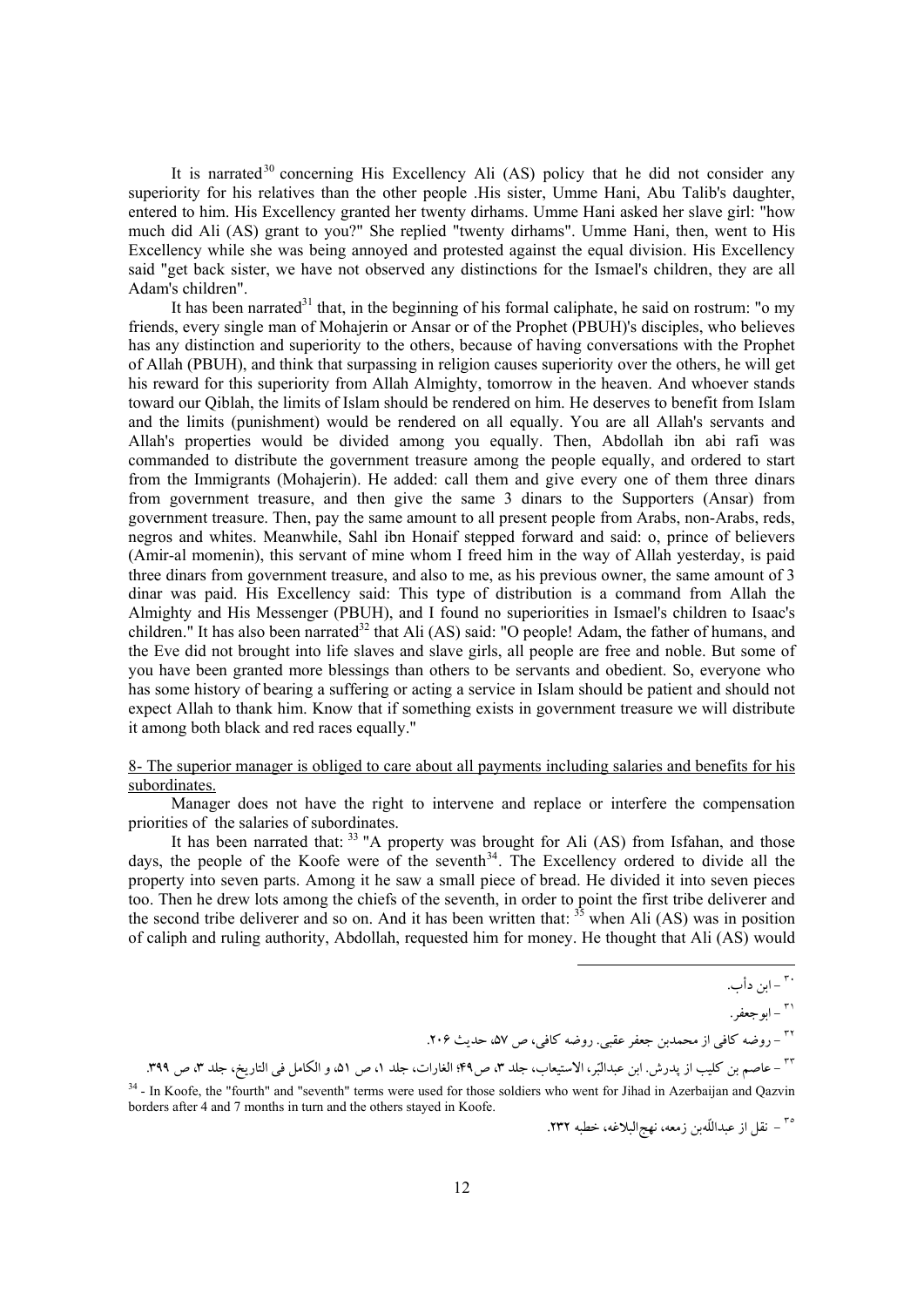prefer him to others and would pay him more than them. His Excellency replied him: "this is so that this treasure is neither mine nor yours! It is a booty related to Muslims who have achieved it by their swords. If you were with them, you will have a share like theirs; otherwise, their wage is not for the mouth of others."

9- Personnel of organization are not allowed to delay in paying the rights of deserved people.

Giving rights to the clientage is just like a debt and the personnel of organization are responsible for paying the debts in the first possible chance.

It is narrated that: <sup>36</sup> "one day afternoon, some property was brought for government treasure. His Excellency said: "Divide this property." They said: o, Prince of Believers (Amir al-Mumenin)! It is afternoon; we can delay it to tomorrow. He said: "do you guarantee me to be alive till tomorrow? So, do not delay in dividing it. Therefore, a candle was lit and that property was divided under the light of the candle. Bin Nabatih says: <sup>37</sup> "Whenever some property was brought for Imam (AS), it was put among government treasure of Muslims, then, the deserving people were gathered and he usually did not come out until to end distribution, so that every deserving one got his share. Then he would order to clear and water up the treasure room. Then he prayed there for two *Rakats*.

## 10- Giving posts and responsibilities to personnel should be based on their individual's merits and abilities.

In this regard, managers should employ agents who are capable and eligible to do the affairs in the best way; otherwise, he has oppressed. There is a narration that one of the disciples of the Messenger said to him:<sup>38</sup> Don't you give me a job? His Excellency put his hand on his shoulder and said: you are weak and these posts are trust, and will cause infamy and regret in the Day of Judgment, unless the one who accepts the responsibility does the duties well as it should.

## **Meritocracy**

Generally, meritocratic means: Make over the affairs to those who are specialists in them. Because if they are given to non- specialists, society would suffer lots of material and immaterial damages. And these damages are instances of oppression. Literally, oppression means to place a thing somewhere not in its place. In this way, if someone is placed in a position who is not deserved, practically, those who are affected by that post, are being oppressed, because he does not have ability to afford expected duties in that position.

Holy Qur'an commands frankly in this regard: 39 "**Surely Allah commands you to make over trusts to those worthy of it**". In "revealing status" regarding this verse, in exegesis texts of Holy Qur'an, it is stressed about holding governmental and ruling positions, more than anything else holds. And in Shiite's exegesis texts, specifically, the word "**trust**" is interpreted as "Guardianship" (Velaayat), which is the most basic principle in Islamic political system. 40

Following this subject, it should be noted that "Meritocracy Principle" is not in contradiction with equity of individuals' rights principle. Basically, whoever who is more suitable than others for ruling affairs, should be put in charge of it. In this relationship, and in comparison men and women believers, it is written in detail in Surah of Toubah:<sup>41</sup> "The hypocrites, men and women, are all **alike. They join evil and forbid good and withhold their hands. They have forsaken Allah, so** 

.<br><sup>۳۸</sup> – مسلم، صحیح، جلد ۲ صفحه ۱۲۴.

 $39$  - Surah: Nisa, Verse: 58.

<sup>&</sup>lt;sup>٣٦</sup> – هلال بن مسلم از جدش. وسائل الشيعه، جلد ١١، ص ٨٢.

<sup>&</sup>lt;sup>٣٧</sup> - صدوق، امالي، مجلس ۴۷، حديث ۱۶، واربلي، كشف الغمه، جلد ١، ص ٢٢١.

<sup>-</sup> بيان السعاده في مقامات العباده، جلد 4 ترجمه، صفحات: .107-110 <sup>٤٠</sup>

 $41$  - Surah: Toubah, Verses: 67-72.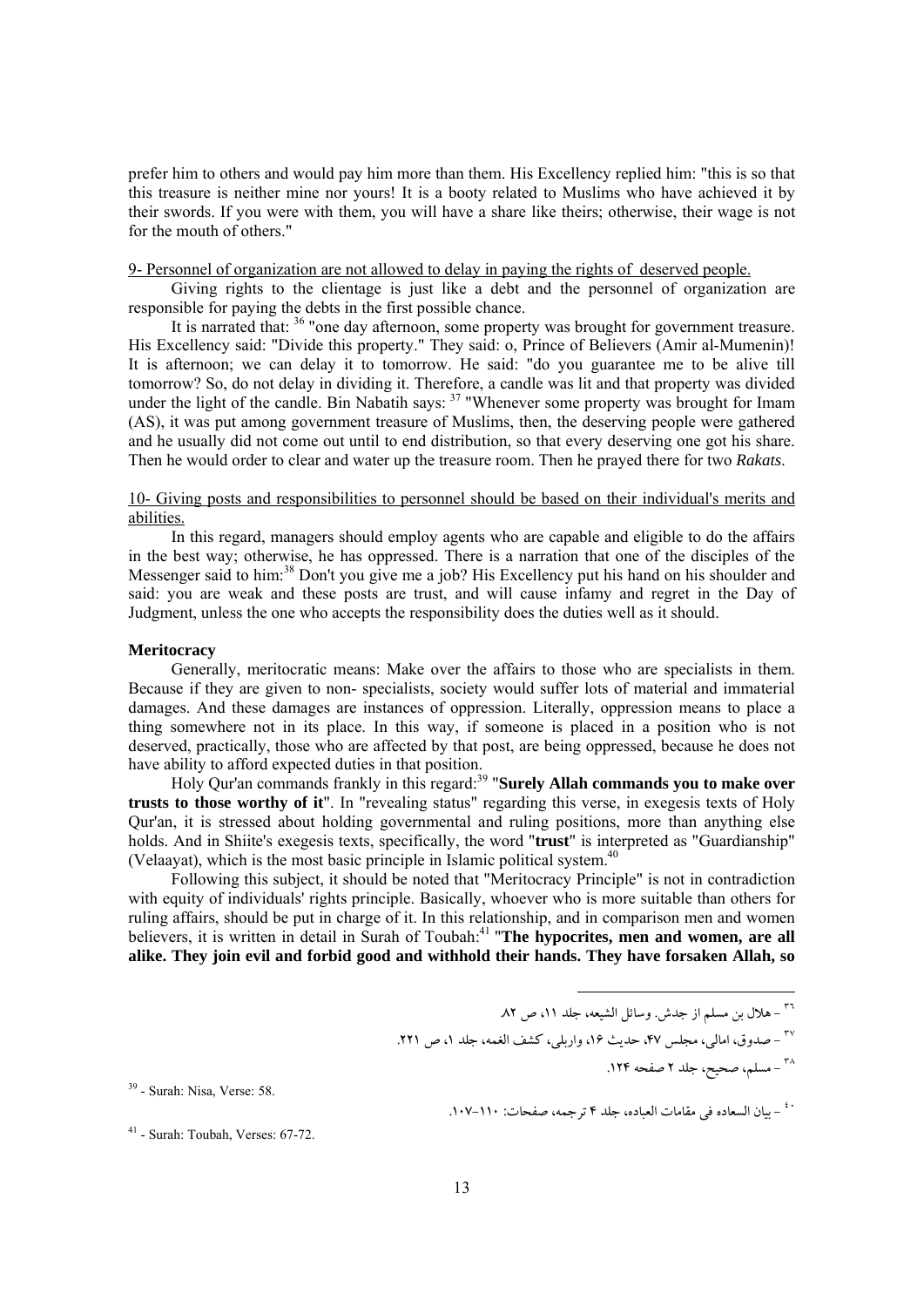**He has forsaken them. Surely the hypocrites are the transgressors. Allah promises the hypocrites, men and women, and the disbelievers the Fire of hell to abide therein. It is enough for them. And Allah curses them, for them is the lasting chastisement. Like those before you they were stronger than you in power and had more wealth and children. So they enjoyed their portion; thus have you enjoyed their portion as those before, you enjoyed their portion, and you indulge in idle talk as they did. These are those whose works are null in this world and the Hearafter, and these are they who are the loosers. Has not the story reached them of htose before them—of the people of Noah and Ad and Thamud, and the people of Abraham and the dwellers of Midian and the overthrown cities? Their messengers came to them with clear arguments. So Allah wronged them not but they wronged themselves. And the believers, men and women, are friends one of another. They enjoin good and forbid evil and keep up prayer and pay the poor rate, and obey Allah and His Messenger. As for these, Allah will have mercy on them. Surely Allah is Mighty, Wise. Allah has promised to the believers, men and women, Gardens, wherein flow rivers, to abide therein, and goodly dwellings in gardens of perpetual abode. And greatest of all is Allah's goodly pleasure. That is the grand achievement**".

Concerning these verses, it is understood that the Holy Qur'an knows both commitment and profession as two conditions for obtaining individual's merriment to possess posts. In this relation, it is good to point to concept of individual's commitment for correct action, which is due to the faith, not Islam. From the other side, the conditions mentioned in recent verses regarding men and women of believers are basic belief necessities and their practical behavior in piety and obeying Allah and the Messenger are clearly pointed to. Because, if the basis of action be piety, and when individual finds himself always in presence of Allah answering, surely, is different from who that does not observe moral and spiritual restrictions in his behaviors. Therefore, in the following verses it is said:<sup>42</sup> "Is he, then, who lays his foundation on duty to Allah and (His) pleasure better, or he **who lays his foundation on the edge of a cracking hollowed bank, so it broke down with him into the fire of hell? And Allah guides not the unjust people**".

One of the observable items in the structure of managers' relationships is favoritism phenomenon. Favoritism means that when an individual holds a government position, then, he assigns his relatives, families and friends to the positions under his own supervisory. This phenomenon is common in most cases, and various reasons for goodness and badness of these types of appointments exist which are debatable. Accepting reasons for favoritism are presented in this way that the manager, reasonably, should appoint secure and trustful persons in positions, and these people are usually from his close relatives and family members whom he cares about them and even some of them like children have been grew up by himself. So, he is aware of their spiritual characters as well as their abilities and weaknesses. On this basis, because of having the highest level of information about these people, they are being used for governing affairs. This phenomenon is even being observed in prophecy and guardianship orders. For example, David (AS) appoints his son Salomon (AS), as his substitution, and the chain of Abraham (AS), Ismail (AS), Isaac (AS), Jacob (AS), Joseph (AS), Benyamin (AS), Yahiya (AS), … and on the basis of perceptions from Torah; and the chain of Zachariah (AS) Yahiya (AS), Isa (AS), on the basis of Christian history and New Testament; and the chain of Qosai ben Kalab (AS), Manaf (AS), Hashim (AS), Abdul Mottalib (AS), Muhammad (PBUH), Ali (AS), Hassan (AS), Hussein (AS), Zein al-Abedin (AS), Baqir (AS), Sadiq (AS), Kazim (AS), Reza (AS), Taqi (AS), Naqi (AS), Askari (AS), and the twelfth of them (AT); and on the basis of the interpretation written in "*man la yahzarah ul-faqih*" the famous chain of Karkhi (AS) Sari Saqati (AS), on the basis of histories and written scripts of Sufism; chain of Shah Nimatullah Vali, Mir Shah Borhan e-din Khalilullah, Mir Shah Habib e-Din Mohebullah the first , Mir Shah Kamal e-din Atyatullah the firstl, Mir Shah Borhan e-din Khalilullah the second, Mir Shah Shams e-din Muhammad the first, Mir Shah Habib e-din Mohebullah the second, Mir

 $42$  - Surah: Toubah, Verse: 109.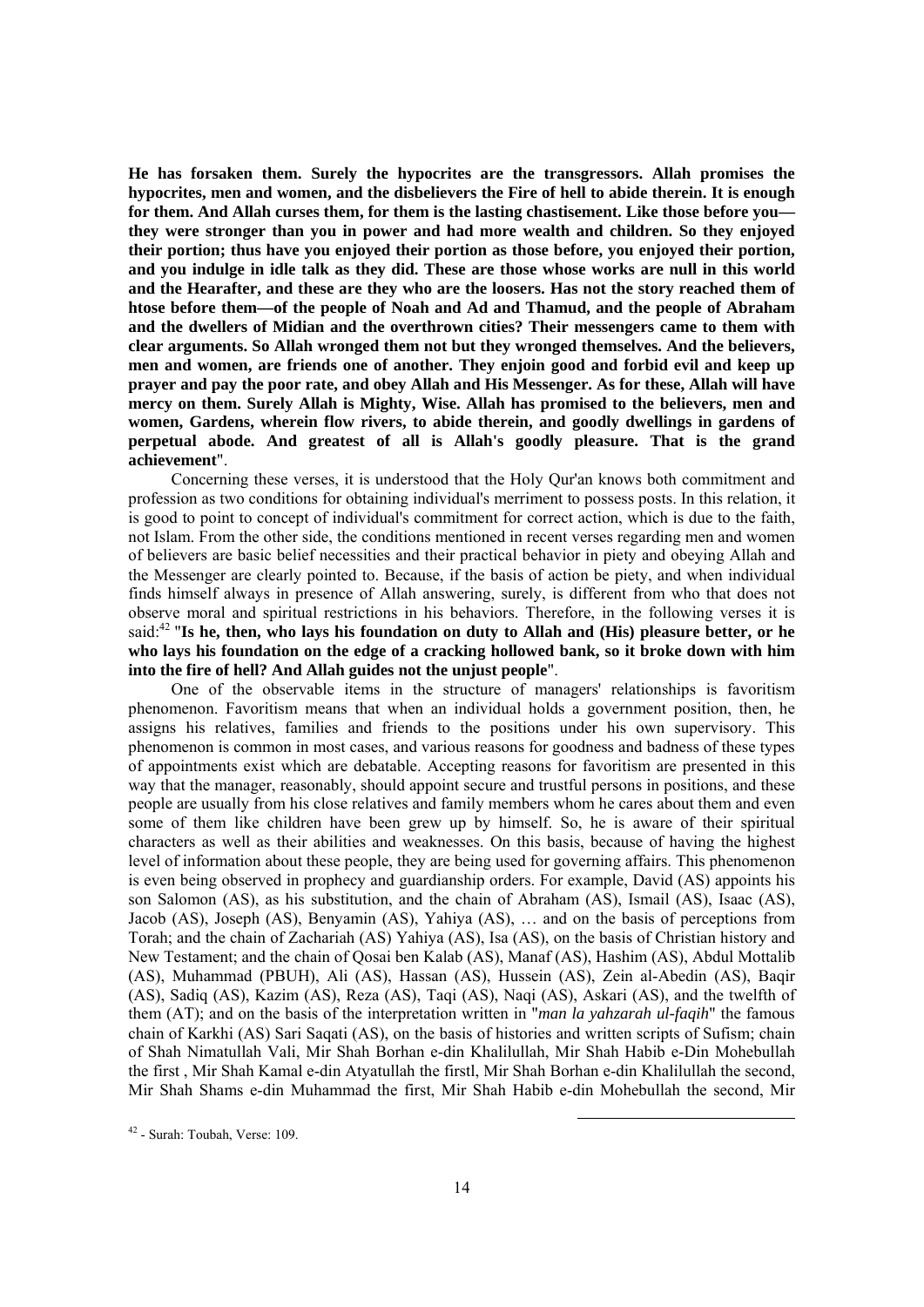Shah Shams e-din Muhammad the second, Mir Shah Kamal e-din Atyatullah the second, Mir Shah Shams e-din Muhammad the third; and on the basis of historical documents, chain of excellencies Haj Mulla Soltan Muhammad Soltan Ali Shah, Haj Mulla Ali Nour Ali Shah the second, Haj Sheikh Muhammad Hassan Salih Ali Shah, Haj Soltan Hossein Tabandeh Reza Ali Shah the second, Haj Ali Tabandeh Mahboob Ali Shah and at this time, to the Excellency Haj Dr. Nour Ali Tabandeh Majzoob Ali Shah, on the basis of issued written permissions; all are of the same phenomenon. And family relationships were very strong in these chains, and every one of these Excellencies has chosen one of their children or relatives and has appointed as his substitute, and bestowed all the trusts had to them. And this subject is in complete consistency with meritocracy, because prophets and Divine Messengers, on the basis of duty, were forced to introduce their substitutes, and in fulfilling this task, they did their utmost seriousness and efforts, and even when there was a hesitation for Excellency Messenger in appointing and introducing His substitute, was addressed by this verse that: 43 "**O, Messenger, deliver that which has been revealed to you from your Lord; and if you do it not, you have not delivered His message. And Allah will protect you from men. Surely Allah guides not the disbelieving people**." So that, in Qadir, His Excellency stopped and pronounced that: "Everyone whom I am His Guardian, Ali is his Guardian too.44 On the other words, every prophet or guardian must certainly determine his substitute. And for fulfilling this task, He should train someone for substitution. And as it was mentioned before, this person whom has been trained under his supervisory has sometime been his child or persons from his relatives. Surely, these Excellencies never intended to transfer their obtained guardianship inheritable.

In facing this subject, some says that; appointment of relatives and family members cause meritocracy be faded, and relativocracy would be replaced. Certainly, if person who is in a ruling position is not purified, will consider his personal and family interests, and so, those members of his relatives would be chosen for occupying positions under his command who are in the same direction with keeping benefits for himself and his own family members'. But if vice versa; the ruling body is purified and honest, he would appoint the most merit one concerning all society's interests, even if he is of his relatives or not. As it has been seen, although "Sadat" are of Excellency Messenger's (PBUH) progeny, but they have not given responsibilities for religious affairs by Imams (AS) in most occasions during the history.

## **Fifth Rules**

His Excellency Haj Zein al-Abedin Shirvani**,** in his book**,** *Bostan u-Siyaha,* within the part of surveying Greece writes:<sup>45</sup> "Plato says that justice has a unique face but oppression has many faces. That is why oppressing is easy and justice is hard. And these two attributes are depending on the win or fail of shooter, because the winning shot needs wise trainer and the failure shot is not bound to any restrictions and is unbound. And Aristotle has said that; kings are as seas and the nobles of government and country bases are as water streams rooted from the sea. As the water of the streams are following the sea in hardness and sufferings, the way of the nobles of government and country bases are consistent with their king's behavior in justice and oppression **…** 

Wise researchers have said: if a politician build his government on fifty bases, and fulfills these fifty rules in his throne, his government will last long.

- 1. In all affairs including customs and praying, searches for satisfaction of the Truth Almighty, and knows himself as be needy in His Throne and does not consider himself or other than himself.
- 2. In all affairs of thinking and acting and behaving, keeps balance and moderation.

 $43$  - Surah: Ma'idah, Verse: 67.

'' ' – الكافى ج : ١ ص : ٢٨٧، فَقَالَ رَسُولُ اللَّهِ ص فِي عَلِيٍّ مَنْ كُنْتُ مَوْلَاهُ فَعَلِيٍّ مَوْلَاهُ. **ِ َ ِ**

<sup>-</sup> حضرت حاج زين العابدين شيرواني، بستان السياحه، 1315 هجري قمري. صفحات .625-628 <sup>٤٥</sup>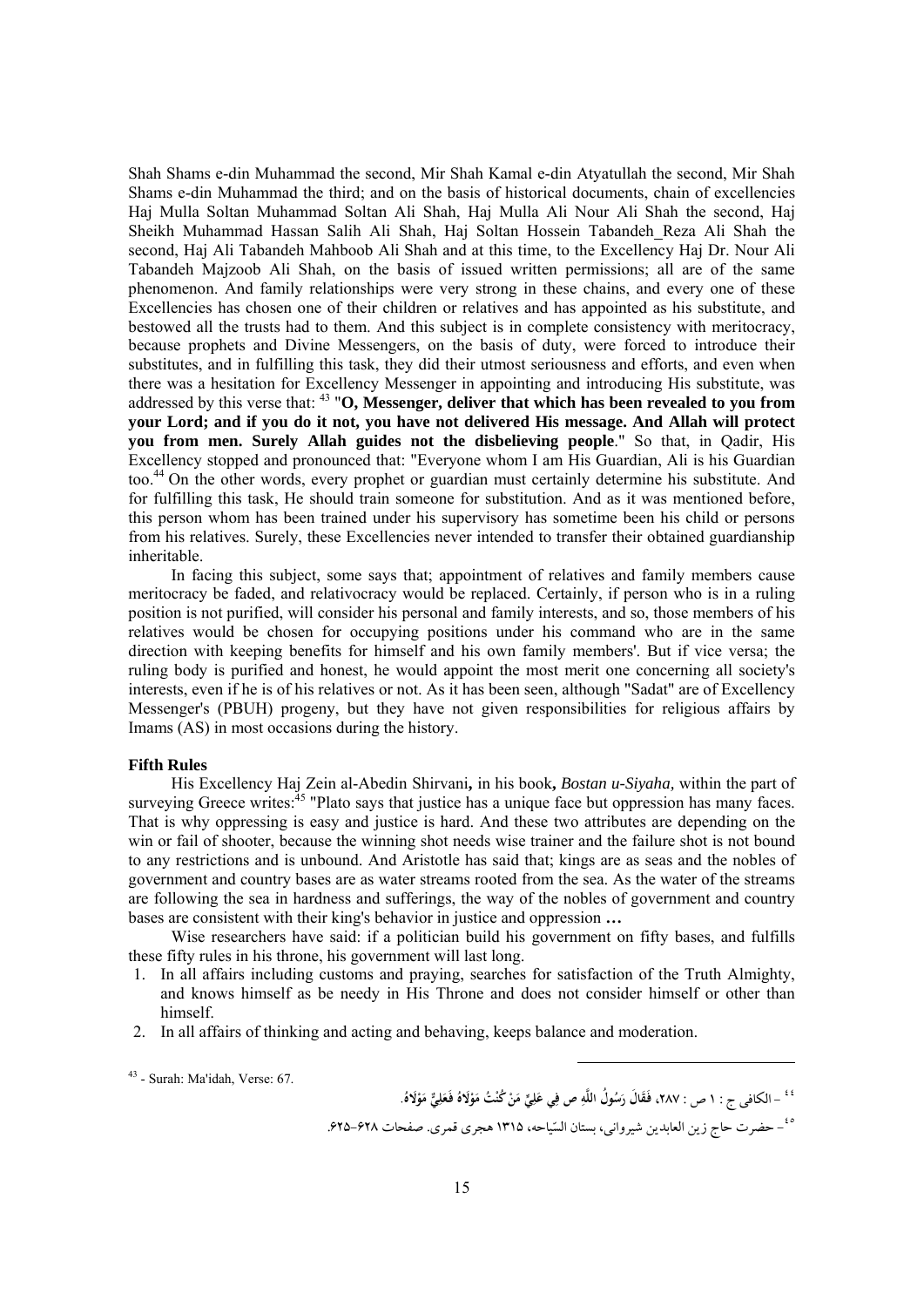- 3. Choose expert, noble, suffered and dispenser commanders and deputies.
- 4. To observe the wise and talent people, and train everyone due to his competence.
- 5. To respect the old tribes and ancient ancestors and persons being separated from government and wealth.
- 6. In seizure and extension, management of the affairs, preserving and relationships, and in tough conditions with enemies and caressing the friends, gather masters of counseling from the owners of knowledge and experience and experts.
- 7. The heads, supervisors, chiefs and commanders should learn reading and writing and be in the age of elderly and preferably from the noble families.
- 8. Choose the soldiers and army group from the desert dwellers and moving tribes and people of mountains and from among those who have no owners and parents to care, because the city and urban dwellers and the people of hot lands are fewer artists.
- 9. Allocate the budget for salaries and expenditures for army from the public treasure and do not refer it to anywhere else.
- 10. Do not assign several service responsibilities to a single individual and consider just one service for every individual.
- 11. To observe the peasants and abundant of agriculture and do not exchange the least peasants with a lord.
- 12. To specify a history recorder and secret writer for every place, in order to know about both friends and enemies.
- 13. To try to promote the living conditions of the sages cult and dervishes and hermits, and provide them rest in peace.
- 14. For the holy religious affairs, in every location, assign trustee judge and pious Sheikh and pious Mufti and pious sheriff.
- 15. Act in training technician and industrialist groups, and rule out that no occupation owner pass his limits, and wear suitable cloth and eat suitable food.
- 16. Levy one-fifth as ministerial taxes of products of dry farming, and one-eight of the streams watering tree fruits and one-tithe of subterranean farming products, and one-twentieth of well watering farming products, and levy tax from animals due to Sharia commandments.
- 17. In copartner fight of foot soldiers and riders soldiers try hard to make army busy in using war weapons to avoid wasting time with laziness and in vain.
- 18. All citizens are commanded not to hold weapon and do not keep them at their homes and do not continue in fight and dispute.
- 19. Do not leave the people wasting times or unemployed, and give everyone a suitable job.
- 20. Respect religious scholars and the children of Amir al-Mumenin as well as wises, and try to provide rest and comfort for them.
- 21. Observe the situations of orphans, widows, elderlies and cripples, and let them be in peace in accordance to their conditions.
- 22. Do not let in the inferiors, evildoers and stupid persons, even though some transgressors are needed for pushing back the worst, and they push the damages of evildoers, but know them as accused in his heart.
- 23. Do not mix with women more often, and do not sit with mockeries, jokers, music players even though sometimes they are needed.
- 24. Do not rush in punishment and nemesis, and do not kill anyone without enough investigation and inspecting, and occupy those who deserve to be in prison to work in specific places.
- 25. To give responsibilities to trustees and pious men and also leave the affairs of the peasants and nomads to honest persons who to inform from the living conditions of young, elderly, stranger and familiar in every time.
- 26. Order that the governors and wealthy people do not hoard foods and grains, till sell them in high price. Appoint trustee agent to inform him the prices of foods and cloths, but determine their prices as researched.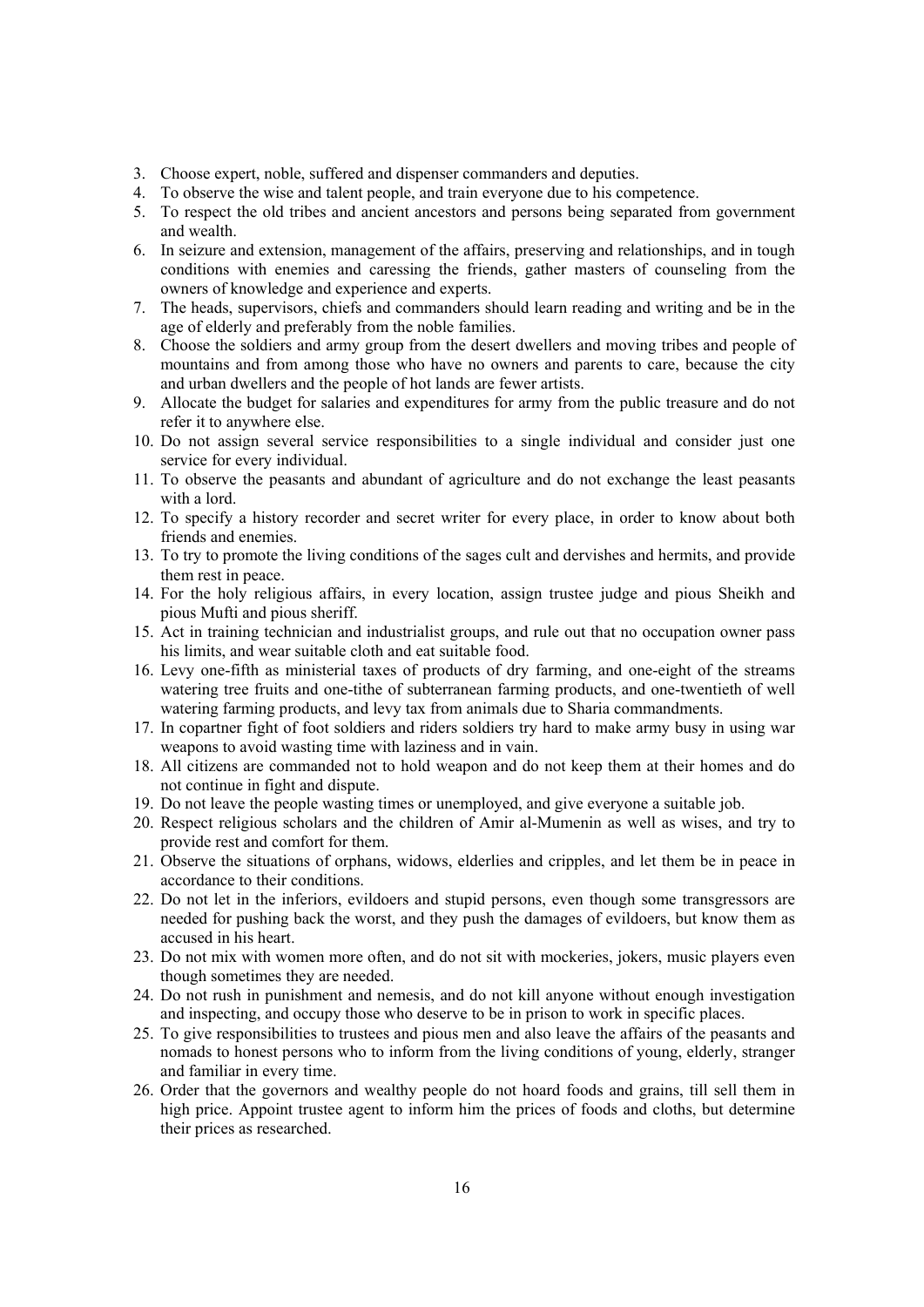- 27. Give the roads and ways to peasants to protect the borders and if a passenger be hurt by thieves, the peasants may arrest the robbers and thieves and deliver them to law courts.
- 28. When someone occupies a land by force and fight, arrest the major and commander of them and move them to the court and the court would take gold, silver and jewelry from them as compensation. And make the conditions hard for the transgressors group and if the place was captured in peace and ease, the rulers of it should be moved to capital and some of them remain in their own place as rulers separately being busy in ruling.
- 29. The weight of loading for animals should be measured and limited. 75 Kilos for donkey, 120 kilos for mule, and 180 kilos for camel, and if citizens load animals more than these amounts, they would be reprimanded.
- 30. Build inns for travelers and guesthouses for *Sadat*, and monasteries for dervishes, and schools for those who are interested in knowledge, and hospitals for the strange and poor patients, and allocate specific endowments for each and try hard in these regards.
- 31. Do not go against the covenants and treaties and fulfill all covenants and contracts with any group or community and do not break through them.
- 32. During war and fight, if victory was achieved, the army people should not follow searching for booties and spoils, and do get in trap of enemies, and prepare another special army for searching and finding, and for protecting them specify special troops, and for foot soldiers and riding soldiers put aside definite shares.
- 33. If a leader or a lieutenant runs away from the war field, dismiss him and takes back his dignity, and if a soldier run away, make them labor with prisoners till a definite time.
- 34. If a high rank position passes away, give the position to his son, and if the son is small, a protector should be nominated for him, and if there is no capable child, bestow to his relatives, and give one third of his wages to their children; and if a soldier injured during and becomes diabled, half of the wage should be given to him to be at rest.
- 35. Do not waste energy and time on producing the products and stuffs, which are not suit in the country to not burden loss on people and peasants.
- 36. Do the best and try hard to abolish alcoholic drinks, beers and cannabis and punish every user, except proficient medic prescribes them.
- 37. Do not let the liars and oath takers and flatters come near to, and try to be distinguished from them because lying hurts the government.
- 38. For ruling and governing, give authority to one of his boys, and train him and give others no authority and domination because it causes disunity of servants and ruin the land.
- 39. Do not separate the old and new companions and do not judge them for the length of their services, but pay attention more to that one who is more active in giving services and in selfsacrificing.
- 40. Answer the cry of the citizens for justice one day in a week, and investigate carefully to discover the truth. Maybe the minions hide the realty to fulfill their self-intentions and evil dominances, and hide the truth from his eyes. Once in a year, for three days, open the door to all people including citizens as well as gentlefolks, to come close and tell their subjects by no means.
- 41. Appoint trustee companions to announce the exit and entrance of strangers to the country, and tell him about the conditions of travelers and passengers in the country.
- 42. Do not disturb anyone for his beliefs and nationals, and do not disturb those belonging to different cultures, and train every one of them according his own position; even though, people grow in accordance to their rulers, the people would tend to religion of the ruler.
- 43. Do not lavish in spending, and properties, which should be spent on militia and country development, not to be spent on cloth and raises in rank and living and do not stingy and do not pass the balance.
- 44. From the masters of knowledge and insight who are pious and well-doer find friends and companions and let them give news about country and people in the way of truth and reality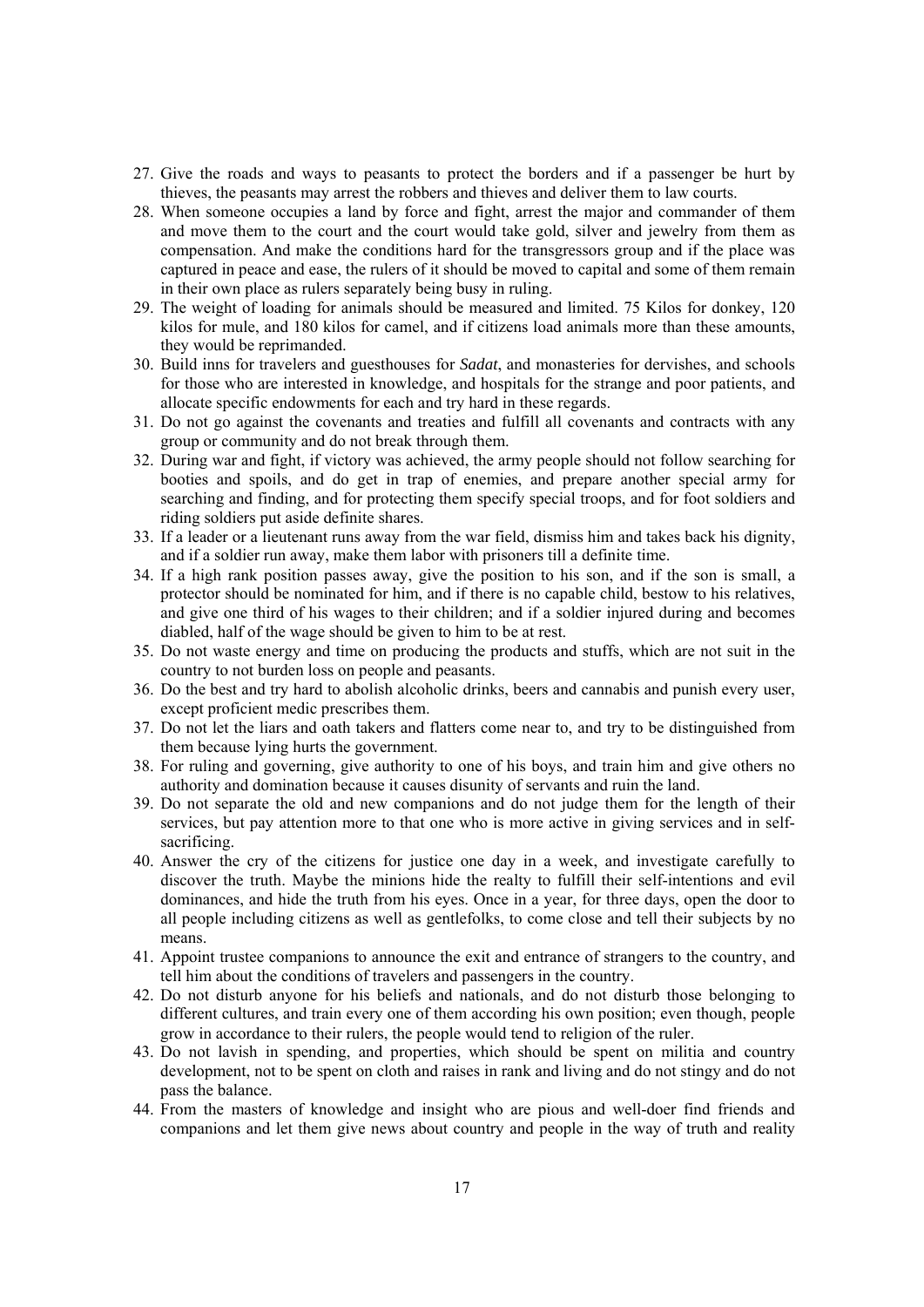and in suitable situations tell the news of friends and enemies.

- 45. Overthrow road closing and road taxes and except one-fortieth as tax for merchants, do not levy tax to others; and just in few places throughout the country.
- 46. Overthrow love- houses and follow the way of temporary marriage and locate them in a special place in every town, and put them pious person to protect them and determine their incomes and expenditures; and mixing women of modesty and married ones with men should be strictly forbidden, and also going and passing on Ta'ziyah places.
- 47. Try hard on repairing the tombs of holy people and Holy Imams and tombs of religious Sheikhs and the the gates of righteousness; and open the roads and vast them for visitors and passengers, and clean up the parts of the roads which are sandy and make them ready for passing people.
- 48. Divide his time into some parts, and six hours for sleep and rest, four hours for wife and children and elderlies, two hours for reading moral books and narrations about the past generations, four hours for praying and paying attention to God in private place, and eight hours eight hours for work and administering country affairs and important points of people and throne.
- 49. Two times in a year gather all the heads, sheriffs, nobles, grandees and bases of house of kingdom and army and troops and citizens to feed them all to enjoy them the kingship affections and ceremonies.
- 50. Order to stop taking cereal and grains out to the strange countries, and do not send livelihoods of peasant out of country till diminish the foods of people.
- The fifty rules mentioned, and every ruler who put them into action, his affairs would be right, as he want to be. "Salutation to who obey the guidance"

#### **References**

• حضرت حاج زين العابدين شيرواني، بستان السياحه، چاپ سنائي، گراور استنساخ 1315 قمري. http://www.sufism.ir/

- حضرت حاج سلطانحسين تابنده، نظرمذهبي به اعلاميه حقوق بشر. انتشارات صالح، ،1345 تهران. http://www.sufism.ir/
- بيان الس . ترجمه حشمتاالله رياضي و ّ حضرت حاج ملاّ سلطانمحمد بيدختي گنابادي، عادة في مقامات العبادة محمدآقا رضاخاني، سازمان چاپ وانتشارات وزارت فرهنگ وارشاد اسلامي، ،1377 تهران. http://www.sufism.ir/
- حضرت علي ابن ابيطالب، نهجالبلاغه، ترجمه جعفر شهيدي، انتشارات علمي وفرهنگي، چاپ ،15 ،1378 تهران.
- ابن اثير، علی بن ابی الکرم محمد بن محمد بن عبد الکريم بن عبد الواحد الشيبانی، الكامل فيالتاريخ. نورالسيره. http://www.al-eman.com/islamlib/viewtoc.asp?BID=174
	- ابن جوزي، ابوالفرج عبد الرحمن بن علی بن محمد، تذكرة الخواص، نورالسيره، مركز تحقيقاتكامپيوتري علوم اسلامي، CD.
		- ابن ابي الحديد، شرح Ĕجالبلاغه ، قاهره ، دارالاحياء العربيه .۱۹۵۹
		- ابن عبدالبّر، الاستيعاب، جامع الاحاديث، نور، مركز تحقيقات كامپيوتري علوم اسلامي، لوح فشرده CD.
			- اربلي، علي بن عيسی،كشف الغمه في معرفة الائمه.
			- اميني، عبدالحسين ،كتاب الغدير، موسسه دايره المعارف فقه اسلامی، .۱۳۸۳
		- ثقفي، ابواسحاق، الغارات، ترجمه عبدالمحمد آيتى، وزارت فرهنگ و ارشاد اسلامى، چاپ اوّل، ۱۳۷۱ش، تمران.<br>\*
		- شيخ حر آملي، وسائلالشيعة، جامع الاحاديث نور، مركز تحقيقاتكامپيوتري علوم اسلامي، لوح فشرده CD.